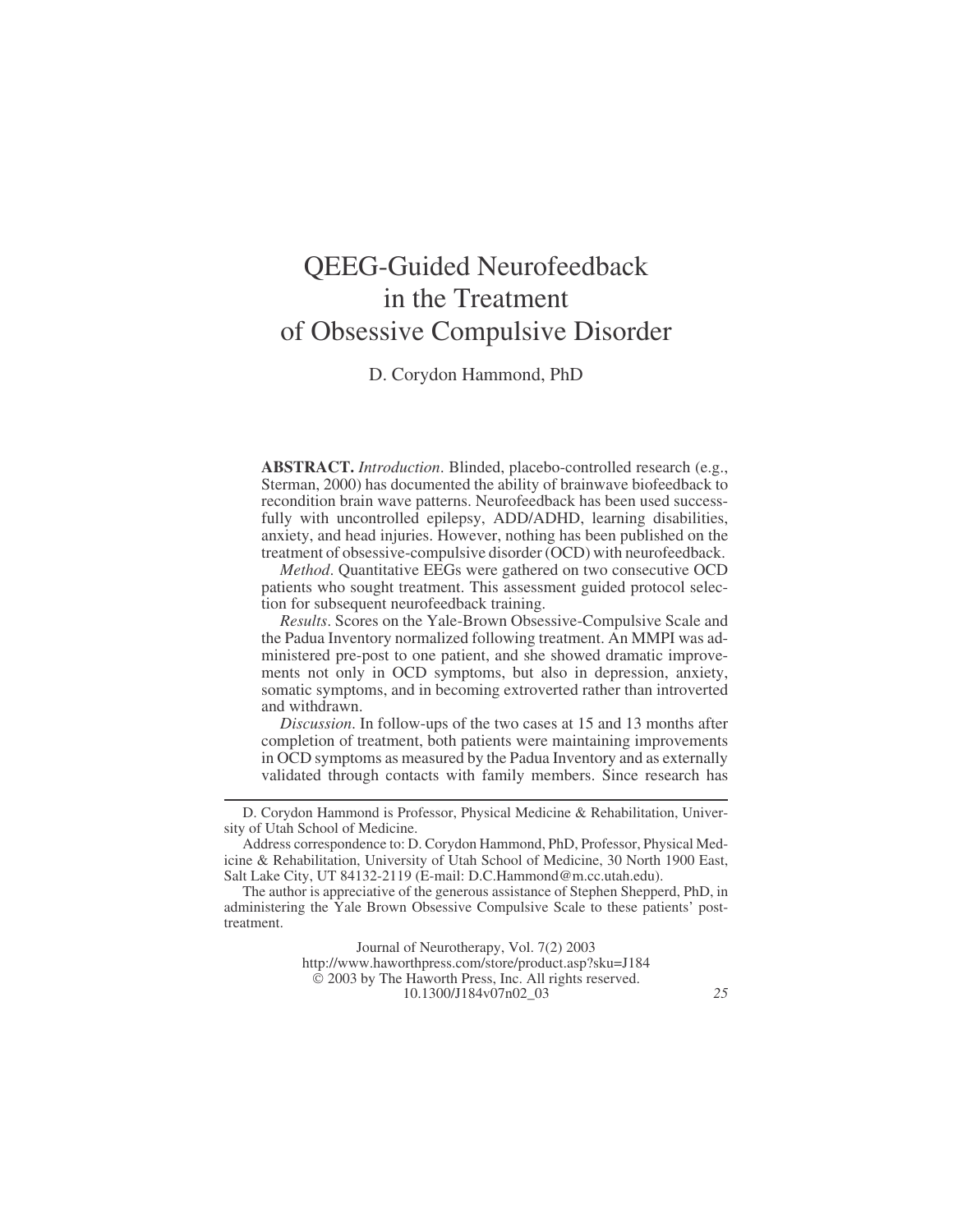found that pharmacologic treatment of OCD produces only very modest improvements and behavior therapy utilizing exposure with response prevention is experienced as quite unpleasant and results in treatment dropouts, neurofeedback appears to have potential as a new treatment modality. *[Article copies available for a fee from The Haworth Document Delivery Service: 1-800-HAWORTH. E-mail address: <docdelivery@haworthpress. com> Website: <[http://www.HaworthPress.com>](http://www.HaworthPress.com) 2003 by The Haworth Press, Inc. All rights reserved.]*

**KEYWORDS.** Neurofeedback, EEG, biofeedback, quantitative EEG, OCD, obsessive-compulsive disorder

# *INTRODUCTION*

Obsessive compulsive disorder (OCD) has a lifetime incidence in the range of 1% to 3% (Karno, Golding, Sorenson, & Burnam, 1988; Jenike & Brotman, 1984) and is widely regarded as having a strong biological basis. In a qEEG study, Kuskowski et al. (1993) discovered lower absolute power in delta, beta 1 and beta 2 bandwidths frontally and in the right hemisphere in OCD patients. They further discovered increased alpha relative power across temporo-parietal, central and occipital regions, along with decreased relative power in beta bands in the left frontal region. Their research additionally revealed severe right hemisphere hypoactivity, particularly in beta relative power. This is an interesting finding since treatment with clomipramine has been found to result in increased right hemisphere activity (MacCrimmon & Arato, 1991), which may help normalize the electroencephalogram (EEG) in OCD patients with this pattern.

On the surface these findings seem somewhat at odds with most PET and SPECT studies of OCD which have reported increased frontal blood flow and metabolism in mediofrontal, anterior cingulate, right frontal, and/or orbitofrontal areas (Baxter et al., 1987; Baxter, Phelps, & Mazziotta, 1988; Benkelfat et al., 1990; Harris, Pearlson, & Hoehn-Saric, 1993; Machlin, Harris, & Pearlson, 1991; Nordahl et al., 1989; Perani et al., 1995; Piacentini & Bergman, 2000; Rauch, Whalen, Dougherty, & Jenike, 1998; Rubin, Villaneuva-Meyer, & Anath, 1992; Sawle, Hymas, & Lees, 1991; Saxena, Brody, Schwartz, & Baxter, 1998; Swedo, Schapiro, & Grady, 1989; Szeszko et al., 1999). The neuroimaging findings converge in implicating a cortico-striato-thalamo-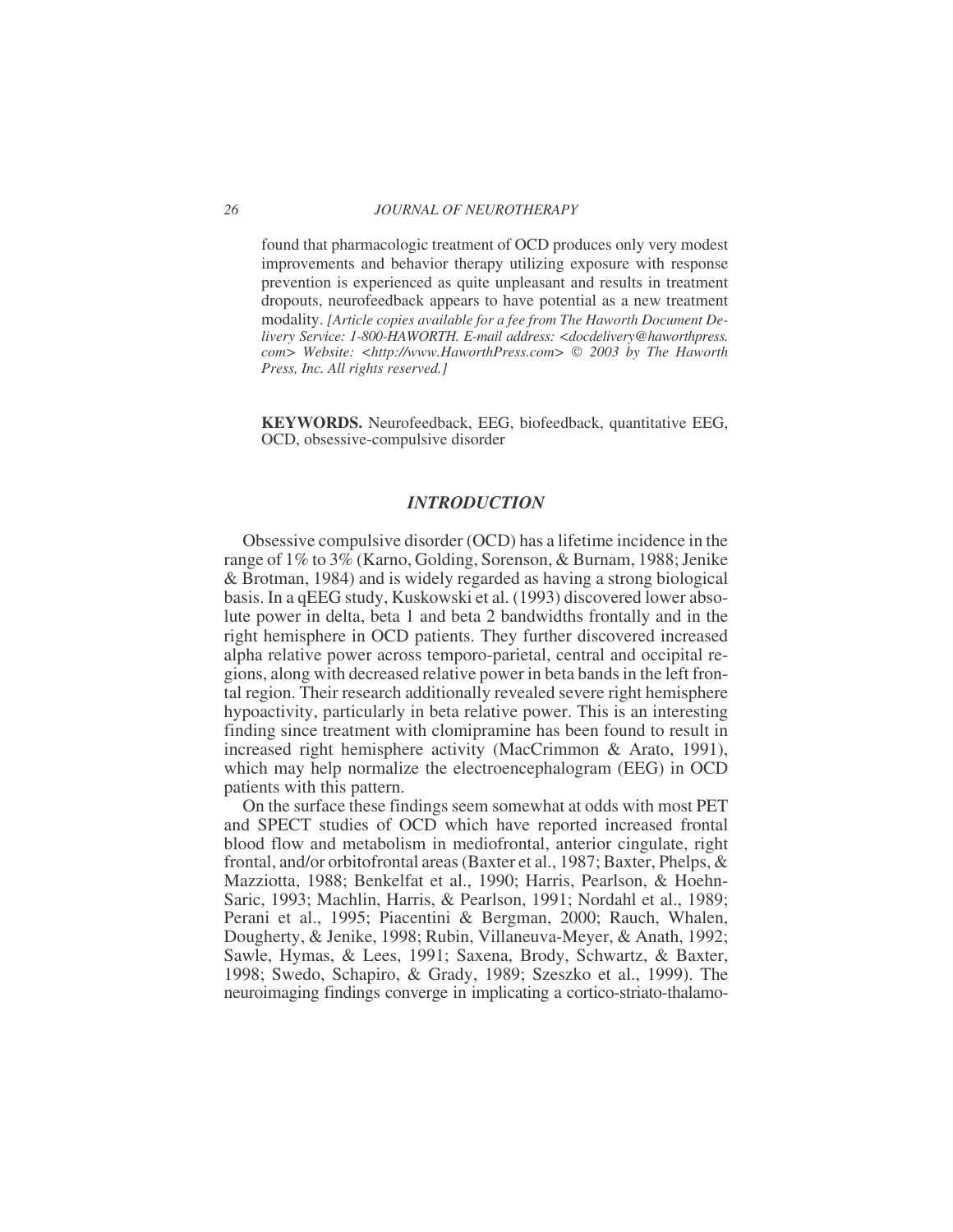cortical network. Resting studies of OCD seem to indicate hyperactivity in the orbitofrontal and anterior cingulate cortex and caudate nucleus, with this being attenuated under conditions of symptom provocation, and which attenuate following successful treatment (Rauch, 2000).

There are some evoked potential studies that are more congruent with neuroimaging findings. The anterior cingulate cortex may be involved with monitoring of behavior (Posner & Rothbart, 1998). An event related potential called error-related negativity (ERN) is a wave form that is associated with making mistakes or errors (Gehring, Coles, Meyer, & Donchin, 1990). It reflects the activity of a general error-processing system and one of the symptoms of OCD consists of excessive checking, rumination, and doubt–which amount to excessive response monitoring. The size of an ERN is sensitive to the size of an error. ERN has been localized as being generated from a single source in the medial frontal cortex (Dehaene, Posner, & Tucker, 1994; Gehring, Goss, Coles, Meyer, & Donchin, 1993; Holroyd, Dien, & Coles, 1998; Luu, Collins, & Tucker, 2000). Gehring, Himle, and Nisenson (2000) found that the ERN was increased in OCD patients compared with matched controls, and the magnitude of the ERN was related with symptom severity. An fMRI study (Ursu et al., 2001) documented increased error-related activity in the anterior cingulate cortex in OCD patients, and this degree of activity was likewise correlated with severity of symptoms. Supporting Gehring et al. (2000), Hajcak and Simons (2002) also found a significantly larger Fz maximal negativity was associated with error responses in college undergraduates with OCD characteristics compared with students without such characteristics.

Some of the discrepancy between neuroimaging and qEEG studies may also stem from a bias in neuroimaging studies (Rauch, 2000); they often concentrate on only a limited number of brain areas, producing a potential confirmatory bias. Simpson, Tenke, Towey, Liebowitz, and Bruder (2000) conducted the first qEEG study under conditions of symptom provocation. Importantly, they found that only live exposure (and not imaginal exposure) to contaminants produced significant EEG changes. This is of importance since some OCD neuroimaging studies only used imaginal exposure. Simpson et al. (2000), using only vertex electrode sites, found a significant shift in the anterior-to-posterior topography of alpha power during live exposure compared with a control condition. Live exposure was associated with an increase in OCD symptoms and an increase in posterior relative to anterior alpha. No significant shifts occurred in the theta or beta bands. The observed changes were interpreted as reflecting a relative shift in brain activation from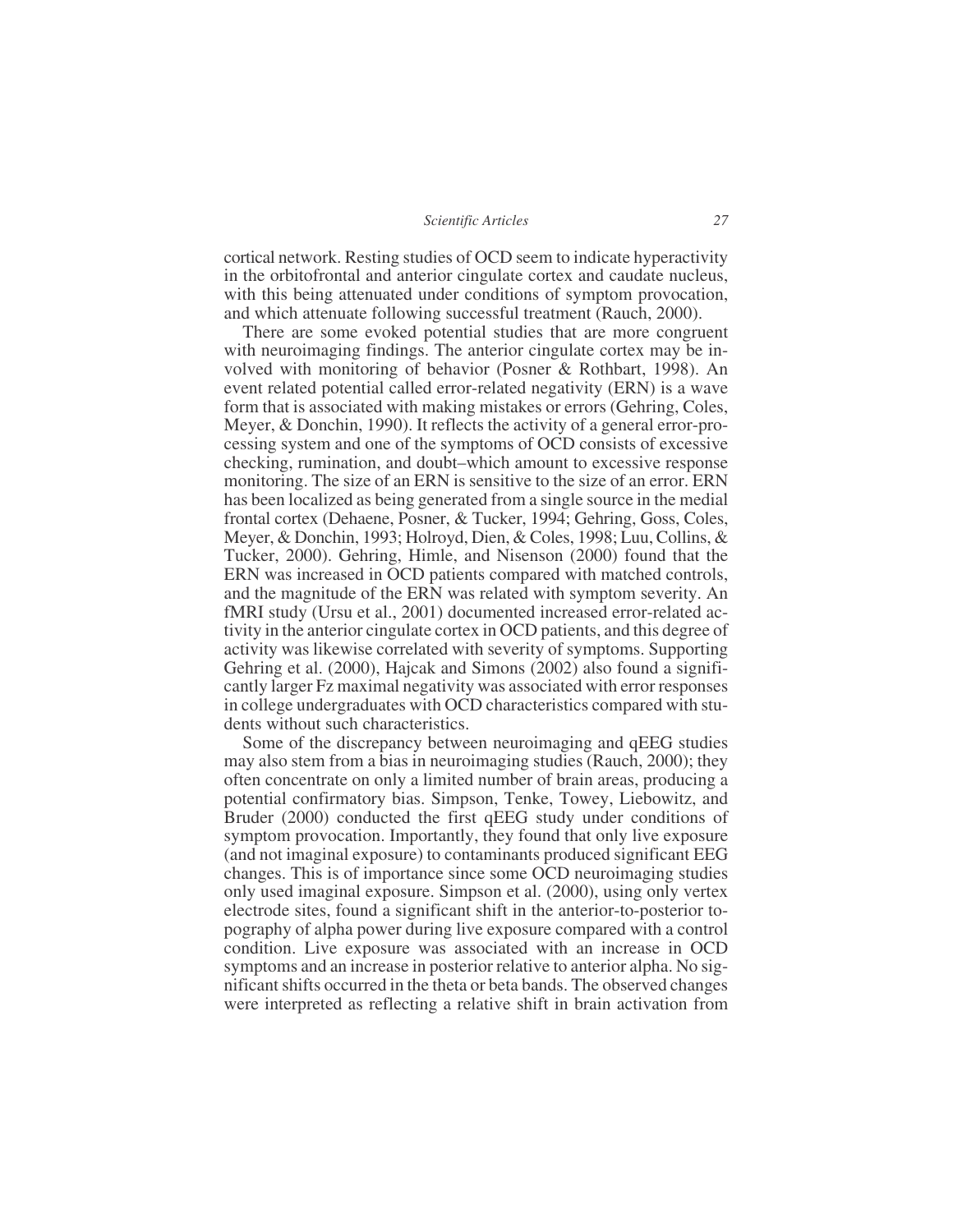posterior to anterior, which would be consistent with neuroimaging studies finding enhanced frontal activation during symptom provocation in OCD.

Other qEEG research has identified two subtypes of OCD patients (Mas, Prichep, John, & Levine, 1993; Perros, Young, Ritson, Price, & Mann, 1992; Prichep, Mas, & John, 1989; Prichep et al., 1993; Silverman & Loychik, 1990). Prichep et al. (1993) found one subgroup with excess alpha throughout most of the brain, but most excessive at T5, P3, O1 (which would coincide with findings by Kuskowski et al., 1993), and the frontal poles, along with a mild excess of beta in frontal, central and mid-temporal areas. Their other subgroup had a theta excess, most extreme throughout frontal areas and at posterior temporal electrodes. Figure 1 displays these subgroups. Theta abnormalities have also been reported by others (Insel, Donnelly, Lalakea, Alterman, & Murphy, 1983; Jenike & Brotman, 1984; Pacella, Polatin, & Nagler, 1944; Rockwell & Simons, 1947).

FIGURE 1. Group Average Topographic Maps (nose up) for Z Relative Power in the Delta, Theta, Alpha, and Beta Frequency Bands for the Two Neurometric Clusters of Patients with Obsessive-Compulsive Disorders



Reprinted from Prichep, L. S., Mas, F., Hollander, E., Liebowitz, M., John, E. R., Almas, M., DeCaria, C. M., & Levine, R. H. (1993). Quantitative electroencephalography (QEEG) subtyping of obsessive compulsive disorder. Psychiatry Research, 50(1), 25-32, with permission from Elsevier Science.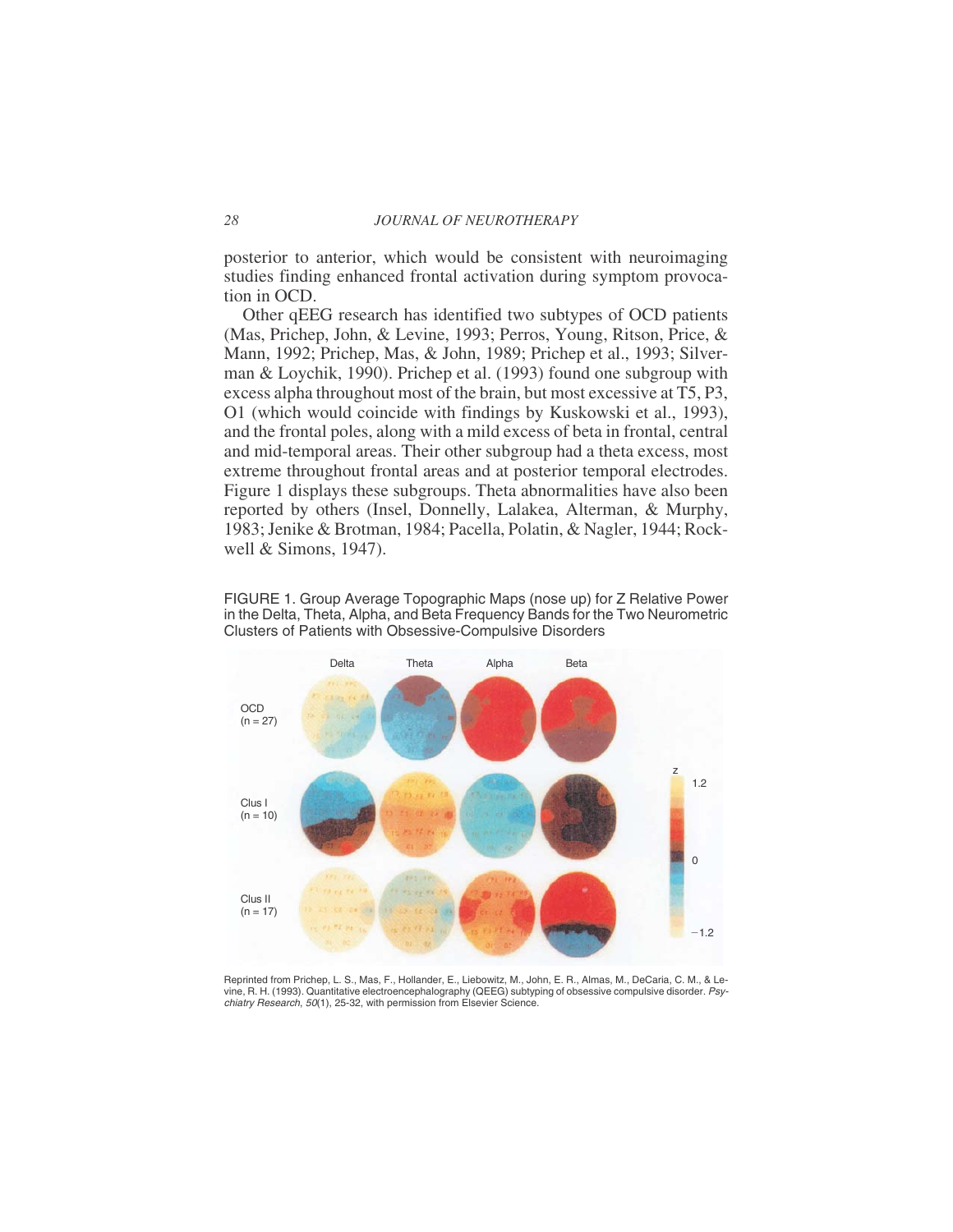Delayed onset of mu event-related desynchronization with preparation for movement and less post-movement beta (20 Hz) synchronization was reported by Leocani et al. (2001), a finding also found in Parkinson's disease (Pfurtscheller, Pichler-Zalaudek, Ortmayr, Kiez, & Reisecker, 1998). Leocani et al. (2001) suggested that a lower level of beta synchronization in OCD after a simple, self-paced movement raises a question about whether this may reflect the inability of these patients to inhibit themselves from compulsive actions. In this regard, lower P300 amplitudes in orbitofrontal areas in OCD patients (Malloy, Rasmussen, Braden, & Haier, 1989) likewise suggest impaired inhibitory mechanisms. Reduced motor cortical inhibition has also been found in this population with transcrancial magnetic stimulation (Greenberg et al., 2000). Perhaps related to these findings, Flor-Henry, Yeudall, Koles, and Howarth (1979) noted reduced left temporal (T3) variability in beta frequencies, but they did not examine frequencies lower than alpha.

Similar to Prichep, Mas, and John (1989), Prichep et al. (1993) and Mas, Prichep, John, and Levine (1993), Perros, Young, Ritson, Price, and Mann (1992) noted theta excess in 10 of 13 OCD patients in the 6.0-7.5 Hz range, predominantly in the left fronto-temporal area. They pointed out that such activity is frequently attributed to disturbances in deep midline structures (Gloor, 1976), which would be supported by some of the neuroimaging studies cited earlier. We might speculate that this theta subtype of OCD may be the group which has often produced some of the neuroimaging findings noted above. Relevant to one of the case reports which will be presented, another qEEG study has also pointed to abnormalities in the left posterior temporal area. Silverman and Loychik (1990) examined three siblings ranging from 23 to 29 years of age, all of whom had OCD. The left posterior temporal area was identified as abnormal in all three, both on qEEG evaluation and on auditory and visual evoked potentials, while the asymptomatic parents were entirely normal on all measures.

# *Treatments for OCD*

Behavior therapy commonly uses exposure and response prevention techniques to treat OCD (Foa & Franklin, 2001), with claims that  $76\%$ to 86% of patients *who complete treatment* make improvements. In an earlier review by Foa, Steketee, and Ozarow (1985), they reported that in over 200 patients, 51% reduced their symptoms at least 70%. In Greist's (1990) review, however, he notes what I have experienced in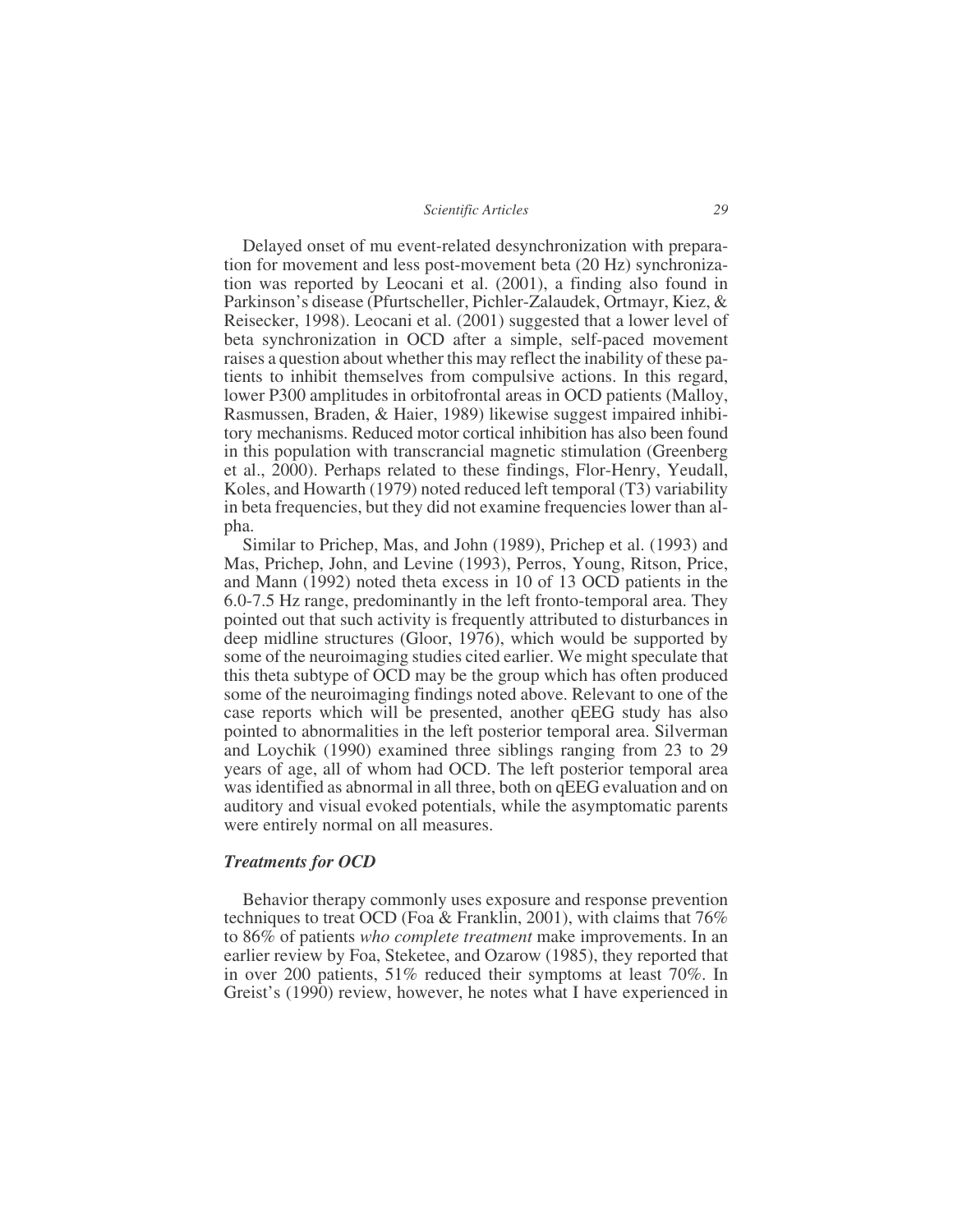years past using a behavior therapy approach with OCD patients, which is that the greatest problem is that many patients dislike this treatment and fully one-quarter decline treatment or sabotage it with overt or covert avoidance. He also notes that behavior therapy has proven less successful with pure obsessional disorder (without rituals) and estimates the percent improvement in symptoms experienced following behavior therapy as 50%. Nonetheless, this psychiatrist's review estimates the degree of symptomatic improvement with serotonin drugs as only being 30%. Goodman, McDougle, and Price (1992) similarly found that symptom amelioration in OCD treatment with serotonin uptake inhibitors is about 35% on average, and that 50% of patients experience only partial symptomatic improvement.

The mean from four separate samples (Goodman, Price, Rasmussen, Mazure, Fleischmann et al., 1989; Goodman, Price, Rasmussen, Mazure, Delgado et al., 1989) of OCD patients on the Yale-Brown Obsessive-Compulsive Scale (Y-BOCS; Goodman, Price, Rasmussen, Mazure, Fleischmann et al., 1989) is 24.7 (standard deviation = 6). A very recent (Ackerman & Greenland, 2002) meta-analysis of 25 drug studies found that with the most effective pharmacologic treatment for OCD (clomipramine) that the average drug treatment effect on the Y-BOCS was 10.64 (uncorrected for placebo effects), which is a 1.33 standard deviation improvement. In fluvoxamine (Prozac) studies, the mean Y-BOCS improvement was only 5.4 points. Interestingly, they discovered that the longer the clomipramine drug trial went on, the less improvement they found. Thus, 12-week trials had 5.78 less points of improvement than 10-week trials. Older patients also had less improvement on clomipramine. They found that the longer the pre-randomization period (during which some placebo responders are often dropped from inclusion in drug studies), the less improvement in drug response and in placebo response. The reviewers concluded that "the numerous side effects of clomipramine may have contributed to its greater effect size in placebo comparisons" (p. 315). This same conclusion was reached previously by the same group (Ackerman et al., 1996), as well as by Abramowitz's (1997) review. This is particularly relevant because recent reviews of antidepressant drugs studies (Antonuccio, Danton, DeNelsky, Greenberg, & Gordon, 1999; Kirsch & Sapperstein, 1998; Moncrieff, 2001) have identified that these studies commonly use inactive placebos which have no side effects, resulting in many patients and raters correctly discerning to which group they have been assigned, essentially unblinding the study. However, one review (Thomson, 1982) where an active placebo (e.g., atropine, which causes anticholinergic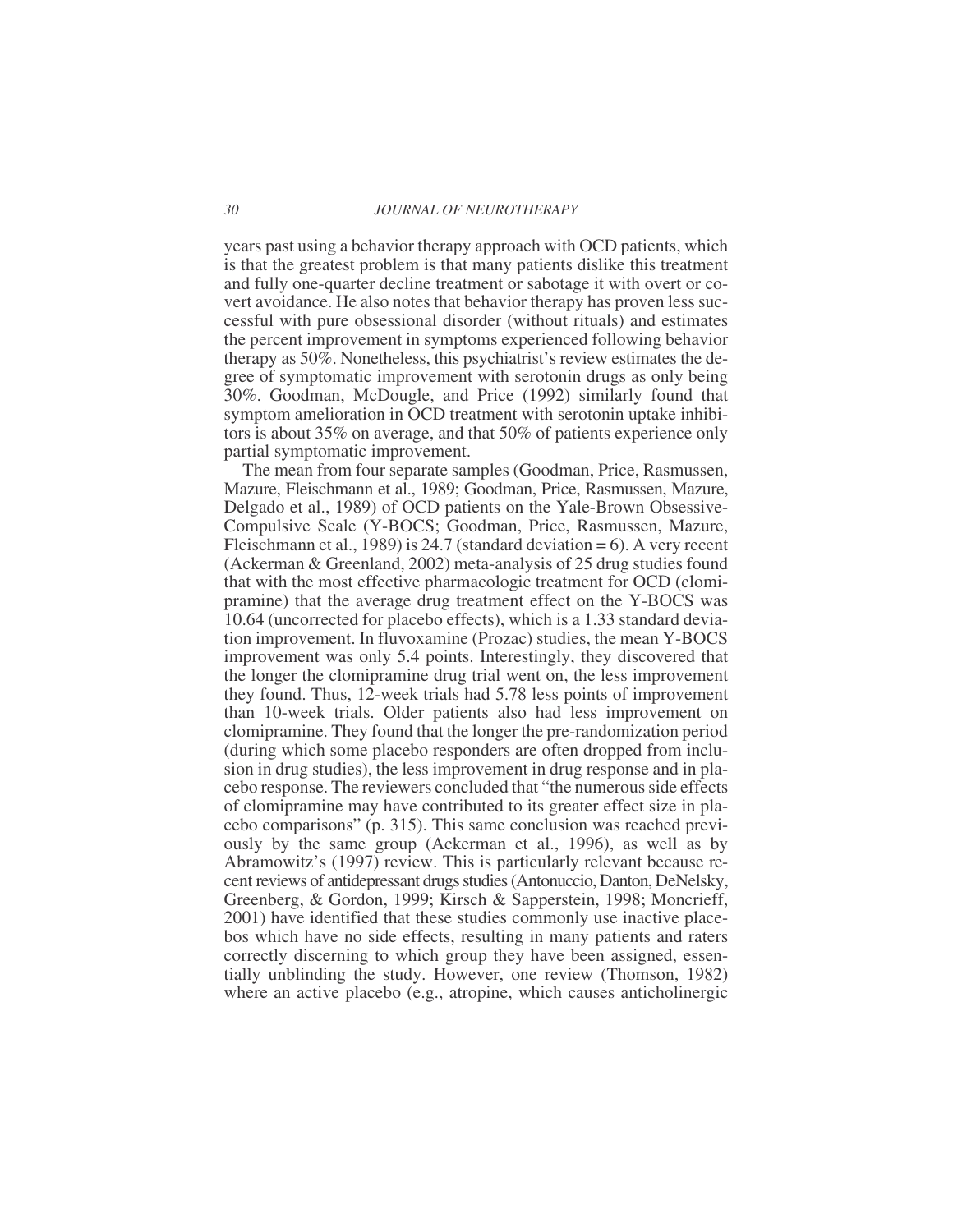side effects) was used found that only one in seven studies identified the antidepressant as superior to placebo. Another similar review (Moncrieff, Wessely, & Hardy, 1998) discovered that in only two of nine studies was antidepressant medication superior to an active placebo.

Despite the very modest effects of medication, there is evidence that qEEG has potential to assist in predicting medication response in treating OCD (Prichep et al., 1993). Those patients with excess alpha relative power (with some frontal and central beta excess) were found to respond positively 82% of the time to serotonin mediated antidepressants, whereas, the second subtype with increased theta relative power (with some alpha minima) failed to improve 80% of the time with SSRIs. Nonetheless, it must be emphasized that medication treated patients remain dependent on the medication, and in one study (Pato, Zohar-Kadouch, & Zohar, 1988), 89% of patients treated with clomipramine (Anafranil) relapsed after discontinuation of medication. Naturally, medications such as clomipramine also have numerous side effects which must be tolerated such as dry mouth, blurred vision, constipation, sweating, sedation, dizziness, and retarded ejaculation.

Psychiatry has also resorted to neurosurgical treatment for OCD, performing cingulotomies in cases that have proven resistant to both medication and a trial of behavior therapy. However, using a somewhat liberal criteria of having produced at least 35% improvement on the Yale-Brown Obsessive Compulsive Scale, such psychosurgery has only benefited from one-quarter to one-third of patients (Dougherty et al., 2002; Jenike et al., 1991), even with the confound that most of the patients continued receiving pharmacotherapy following cingulotomy. Rauch (2000) summarized, "For neurosurgical treatment of OCD, the overall rate of efficacy is quite modest, the costs are high, and the risks are considerable" (p. 169). It is thus apparent that current psychiatric treatment of OCD has significant limitations.

There also exists interesting neuroimaging research on pre-treatment brain characteristics that predict successful outcome. What is particularly interesting about these studies is that they show biological brain changes occurring following successful behavior therapy (exposure and response prevention), with such changes not occurring in persons who did not change in treatment or in normal controls. Schwartz, Stoessel, Baxter, Martin, and Phelps (1996) and Baxter et al. (1992) found significant changes in glucose metabolism in the right caudate following successful behavior therapy. They also found a significant correlation between change in left orbital frontal cortex with change in Y-BOCS scores, which has also been found by Swedo et al. (1992) in successful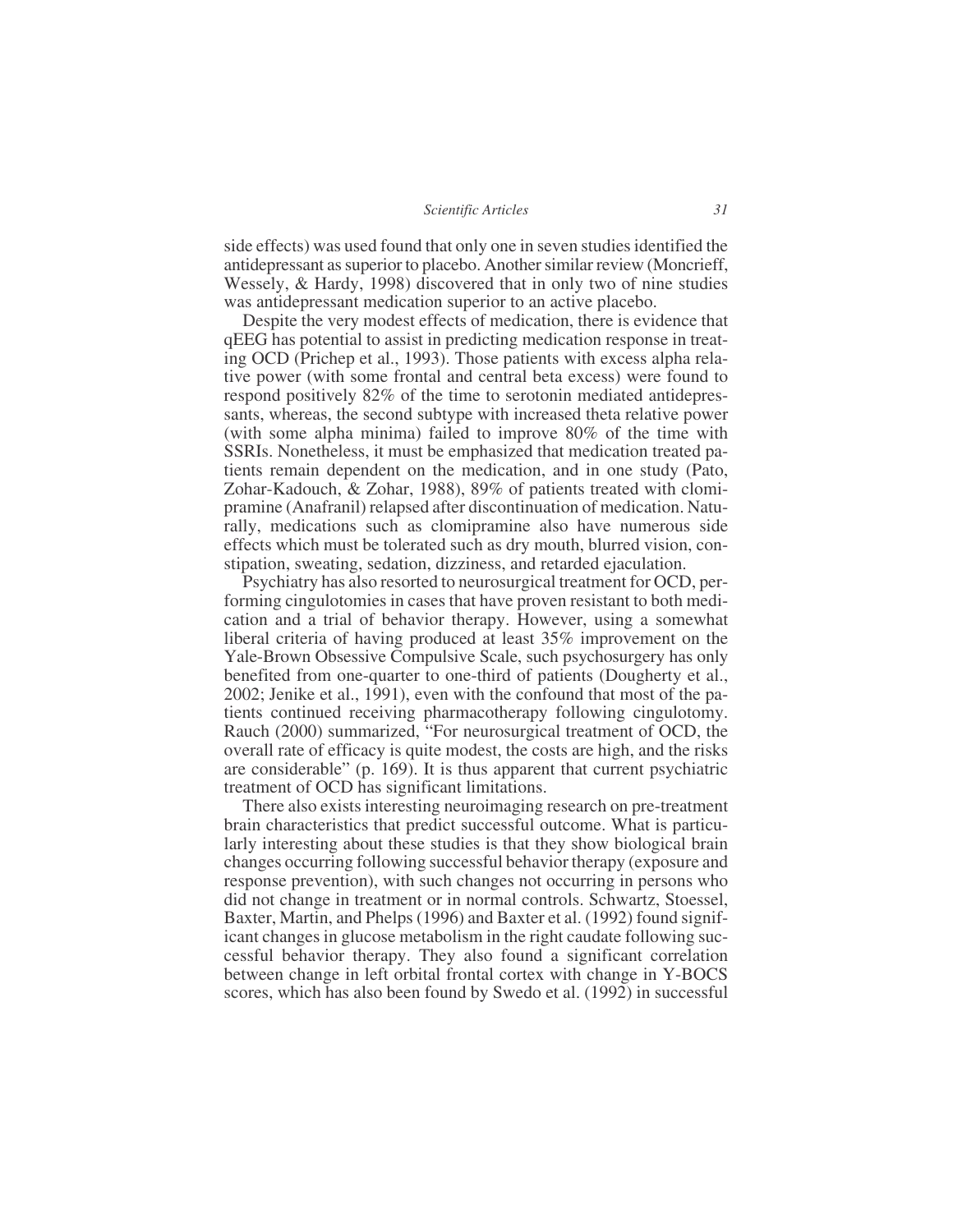medication treatment. Brody et al. (1998) reported normalization of left orbitofrontal cortex metabolism predicted positive treatment response to behavior therapy. They found that higher metabolism in the left orbitofrontal cortex predicted greater improvement with behavior therapy, but a worse outcome from fluoxetine treatment.

# *METHOD*

This paper will report on the treatment of two cases of OCD with neurofeedback. In both cases following the initial history taking, a quantitative EEG (qEEG) was done to evaluate brain function. Vigilance-controlled EEG was digitally recorded from the patients with Lexicor NRS-24 equipment with recording electrodes placed according to the 19 standard regions defined by the International 10/20 System of electrode placement, referenced to linked ears. All electrode impedance levels were below 3 Kohms, with no interelectrode differences of more than 500 ohms and ear references which were perfectly balanced. The vigilance level was controlled by noting signs of drowsiness appearing in the EEG, and then pausing the recording and verbally interacting with the patients, while they moved their arms and legs in the chair. A bipolar recording channel was used to monitor eye movement artifact. In each case, approximately 20 minutes of eyes-closed resting EEG were recorded and edited to reduce artifact. The recordings were of good quality. From the digitally stored EEG, 132 seconds and 120 seconds of EEG in the two cases were subjected to quantitative spectral analysis. In the first case, a second sample of 62 seconds was also gathered for purposes of establishing test-retest reliability. The R squared value for alpha was 96.5%. The R squared values for single hertz topographies may be seen in Figure 3. The results of spectral analysis from 1-32 Hz were displayed as computed color-graduated topographic maps and compared via a Z-score transformation to age-regressed data bases of normal subjects using the Nx Link database and the Thatcher Lifespan database with the NeuroRep Analysis and Report System, the latter of which was used to generate one hertz topographic maps. The female patient's eyes-closed EEG was also analyzed utilizing low resolution electromagnetic tomography (LORETA) to provide an estimation of the localization of underlying generators of the patient's alpha activity. Both patients engaged in an informed consent process and signed informed consent forms. The patients were tested pre-treatment and post-treatment with the Yale-Brown Obsessive Compulsive Scale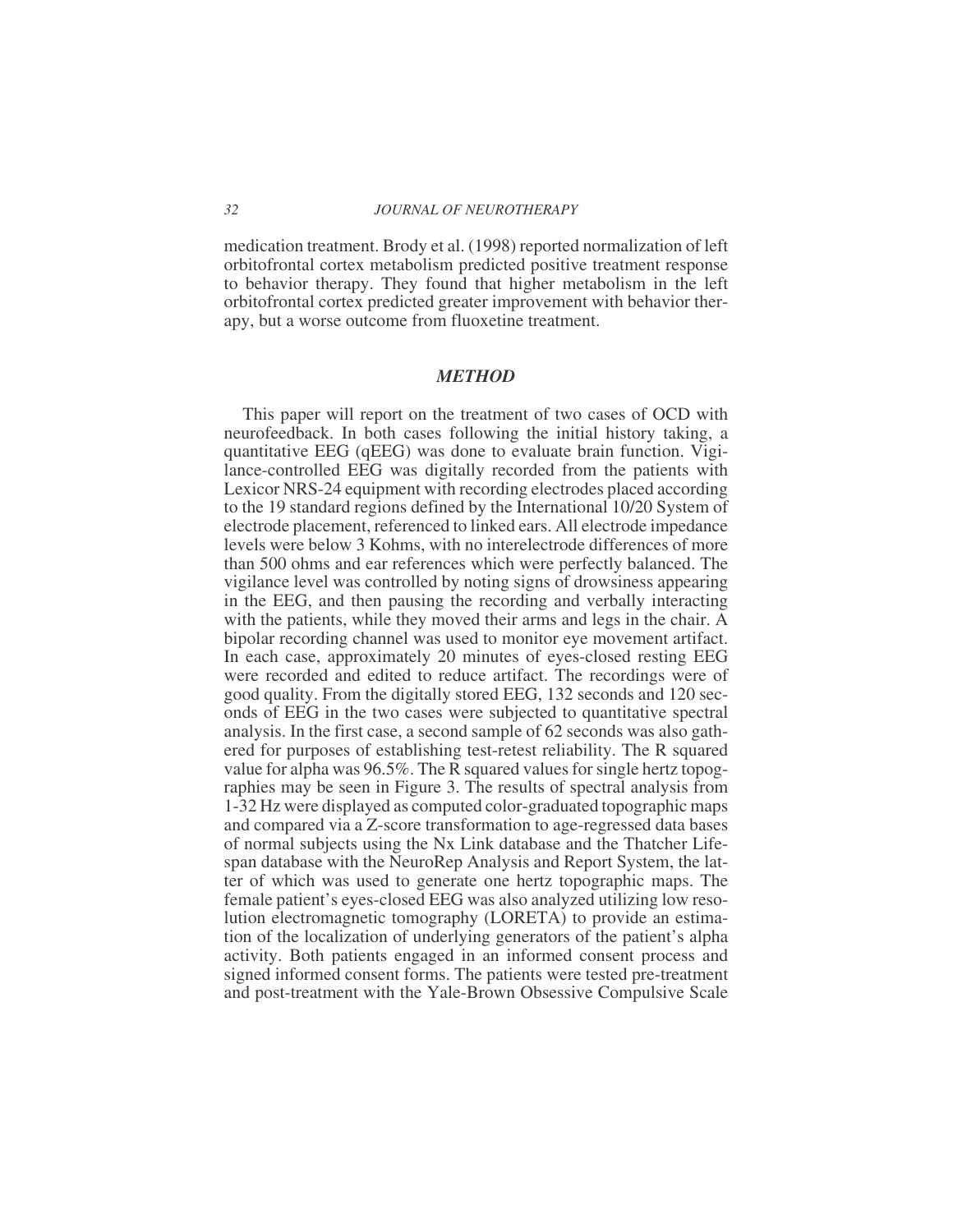(Goodman, Price, Rasmussen, Mazure, Fleischmann et al., 1989; Goodman, Price, Rasmussen, Mazure, Delgado et al., 1989) and the Padua Inventory (Burns, Keortge, Formea, & Sternberger, 1996), both of which demonstrate good reliability and validity. In the first case, the Minnesota Multiphasic Personality Inventory (MMPI) was also administered pre- and post-treatment.

# *Case 1*

This patient was a single, 25 year-old woman who was employed as an elementary school teacher. She had been diagnosed as having OCD at age 17 by a psychiatrist, and her previous treatment had consisted of pharmacologic therapy. Her medications had included Prozac, Klonepin, Zoloft, Anafranil, Haldol, Amitriptaline, Effexor, Serzone, and Xanax. None of the medications had been very effective. She was on .25 mg of Klonepin per day at the time of the intake interview, but had been off all medication for over two weeks prior to her qEEG. No other family member had been formally diagnosed with OCD, but she indicated that there were many individuals in her father's family who exhibited OCD-like behavior. The MMPI was administered because she also described significant depression. It confirmed severe depression and anxiety, very low ego-strength, introversion and being withdrawn, and intense over-emotionality with an extreme, classic pattern for developing somatic complaints. She previously had two suicide attempts, both at the age of 17. She also suffered with insomnia, requiring two hours to fall asleep. She engaged in bruxism and experienced considerable anxiety. She had been a straight A student in high school. She started dating at age 16, but had not done much dating since going to college. Two years previous to our intake interview she was so overwhelmed by her OCD that she was asked to resign at the end of the year. The year previous to seeing me she had not taught because she felt too incapacitated by her OCD symptoms. These symptoms particularly focused on contamination obsessions and washing compulsions, as well as obsessional rumination about harming herself. She also engaged in a lot of mental counting and excessive blinking. She had currently been teaching again for two months, but she was wondering if she would have to resign before long because she was becoming so overwhelmed by the OCD. Her qEEG results from the Nx Link and Lifespan databases may be seen in Figures 2 and 3. In Figure 4 you can study her LORETA analysis using a Poisson Maximal Frequency Test for alpha frequency. It localized the left temporal alpha to the superior temporal gyrus in the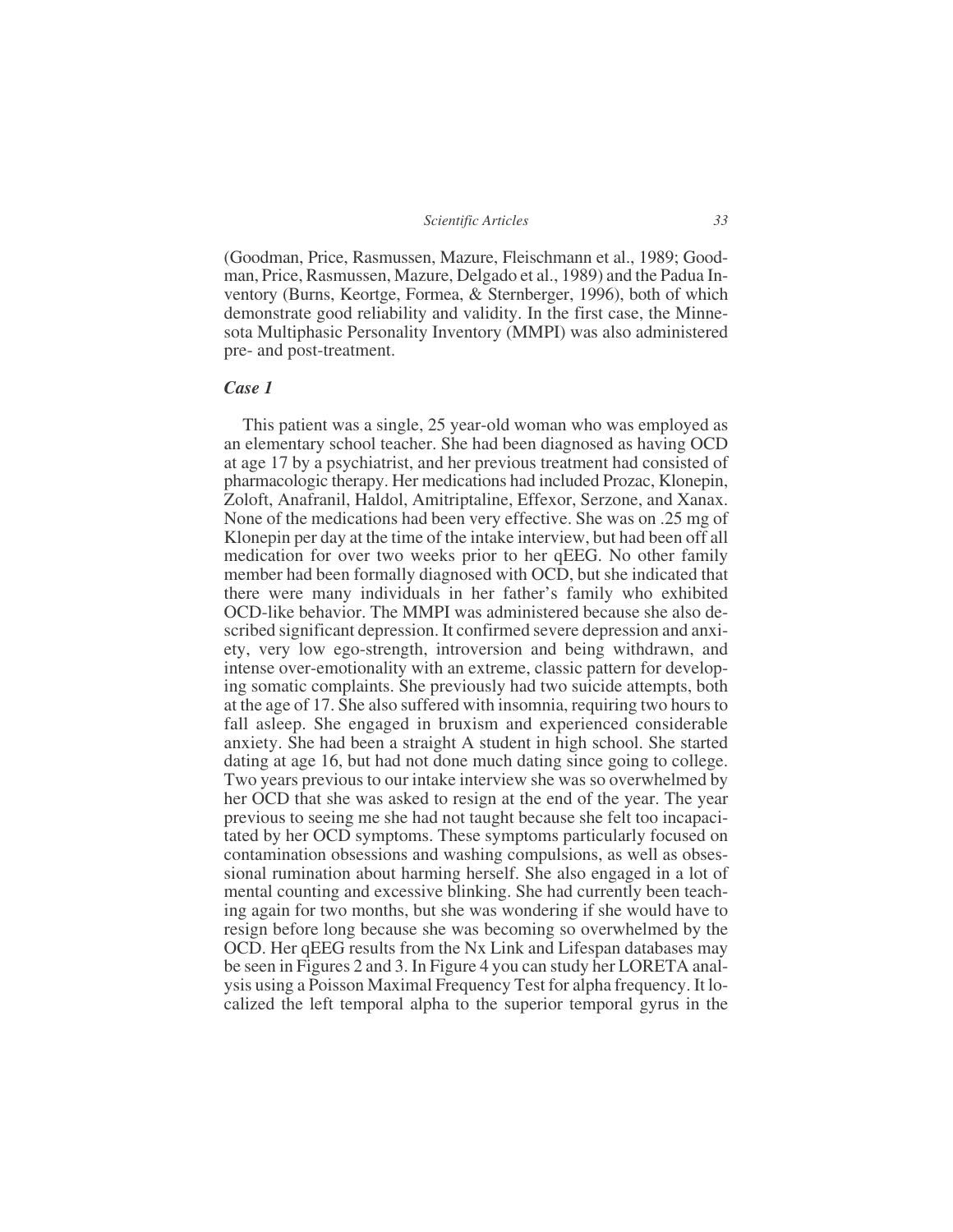

FIGURE 2. Case 1: Quantitative EEG Results from the Nx Link Database

vicinity of Brodmann areas 22 and 42, as well as in the middle temporal gyrus, Brodmann area 39, which is in the area of the angular gyrus.

Following informed consent, we decided that due to the severity of her depression, our initial focus would be on reducing depression. Therefore, we utilized my depression protocol (Hammond, 2001a). This protocol was designed in response to the extensive qEEG and neuroimaging literature (summarized in Davidson, 1998a, 1998b) documenting a robust biological marker for depression which consists of greater left frontal alpha activity (inactivation) compared with right frontal activity. This protocol is also responsive to parallel research (Davidson, 1992; Heller, Etienne, & Miller, 1995; Heller, Nitschke, Etienne, & Miller, 1997; Isotani et al., 2001; Pizzagalli et al., 2002) confirming that a frontal asymmetry with greater right frontal beta activation (e.g., Fp2, F4) is associated with anxiety, and with panic disorder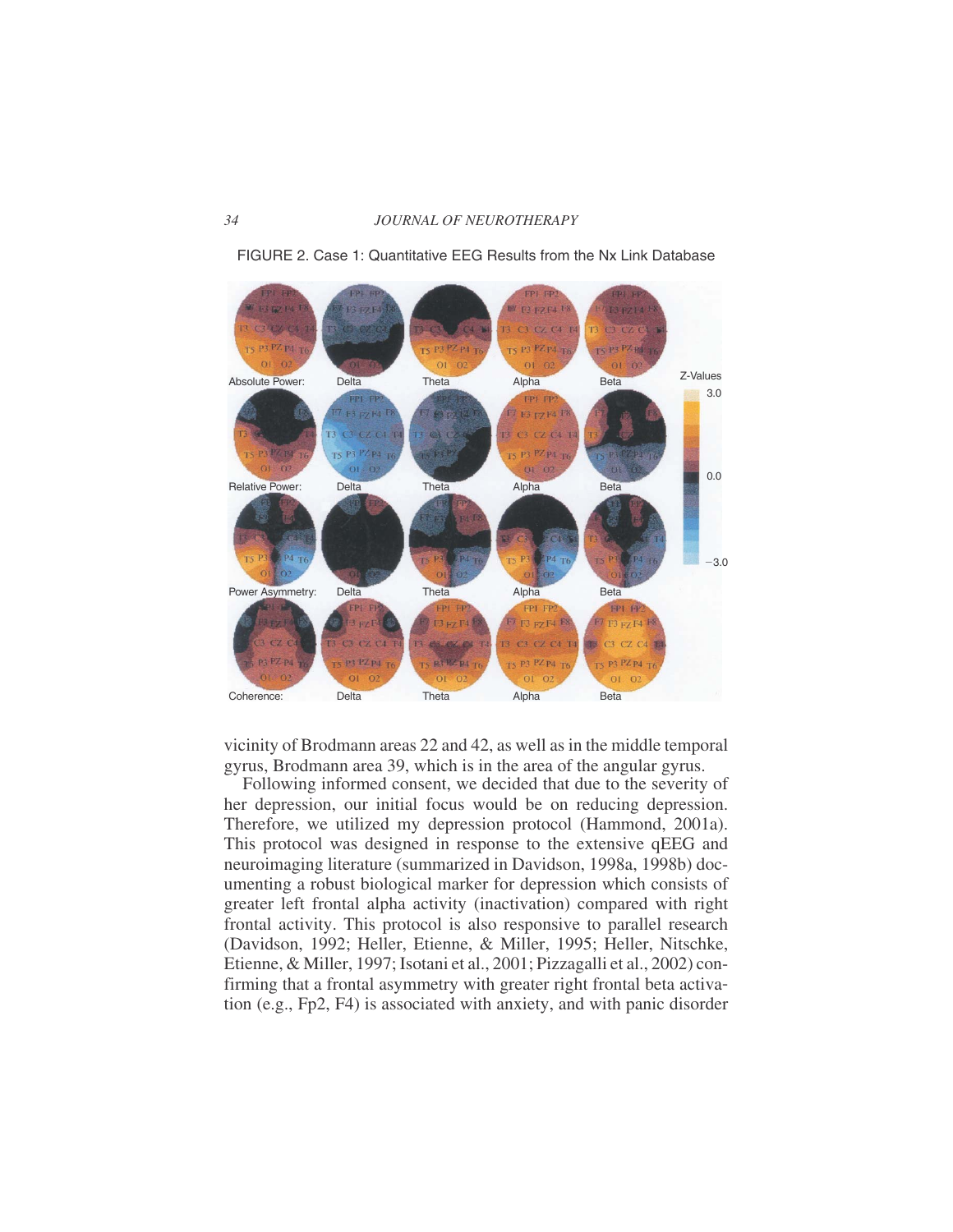

FIGURE 3. Case 1: Single Hertz Magnitude Topographic Maps

(Wiedemann et al., 1999). A large proportion of depressed patients also experience anxiety. These latter qEEG studies are also congruent with PET and MRI studies (Abercrombie et al., 1996; Canli, Desmond, Zhao, Glover, & Gabrieli, 1998; Chua, Krams, Toni, Passingham, & Dolan, 1999; Dolan et al., 1996; Dolski et al., 1996; George et al., 1995;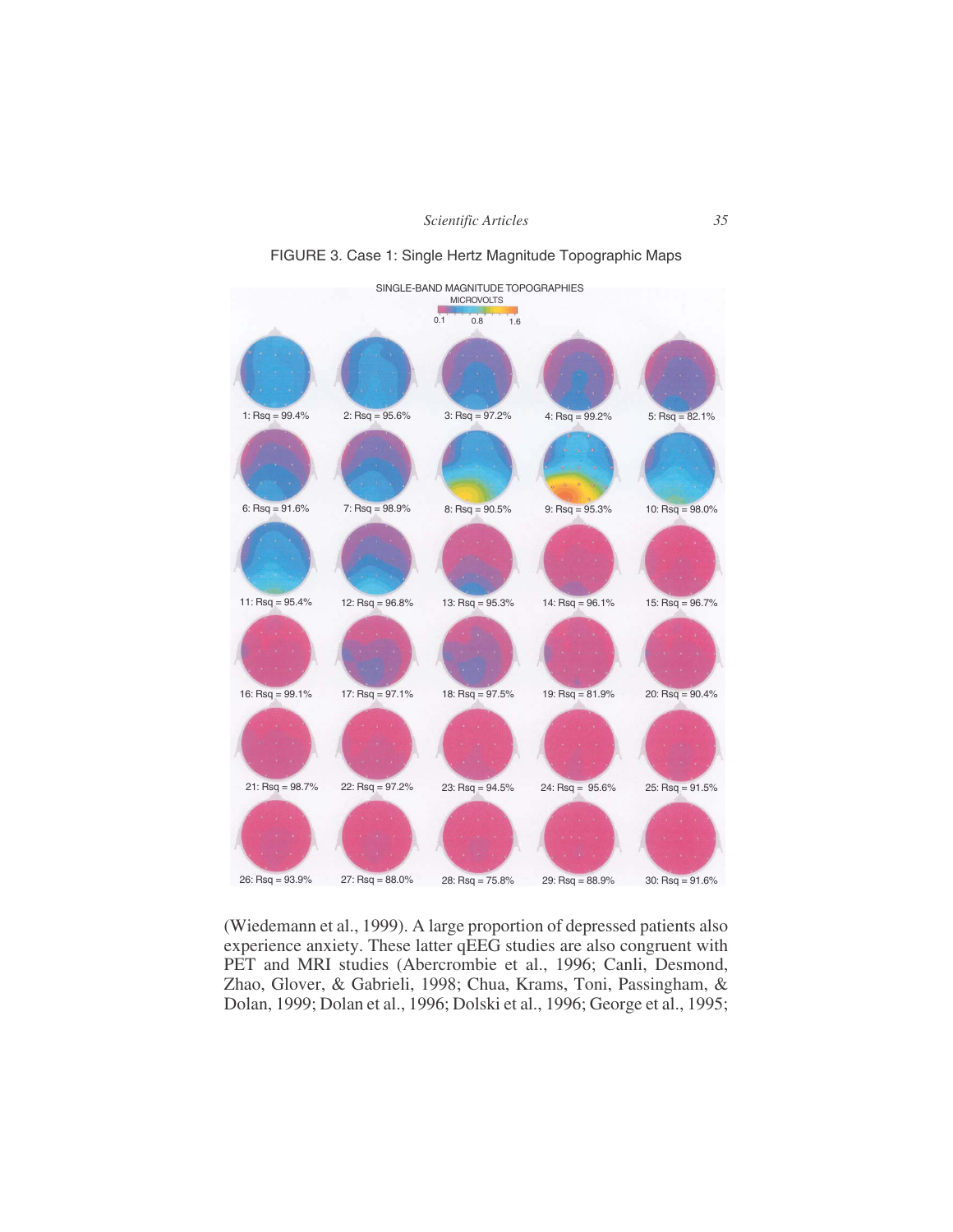

FIGURE 4. Case 1: LORETA Analysis for Alpha Frequency Band

Naveteur, Roy, Ovelac, & Steinling, 1992; Reivich, Alavi, & Gur, 1984; Stapleton et al., 1997; Stewart, Devous, Rush, Lane, & Bonte, 1988) and transcrancial Doppler ultrasound studies (Troisi et al., 1999) of anxiety which find more right than left fronto-temporal activity, suggesting that the frontal cortex is involved in regulating and restraining subcortical limbic structures associated with affect. As a bridge facilitating understanding between neuroimaging and EEG research, a recent neuroimaging study (Nakamura et al., 1999) demonstrated a positive correlation between beta activity (13-30 Hz) and cerebral blood flow.

The patient's treatment began with twenty-one sessions of neurofeedback using the Roshi system (Hammond, 2001a) with two referential training sites at Fp1 and F3. The Roshi uses photic stimulation, wherein LED lights embedded in glasses vary in their pulsation, from moment to moment, pulsing on the peak frequency within the frequency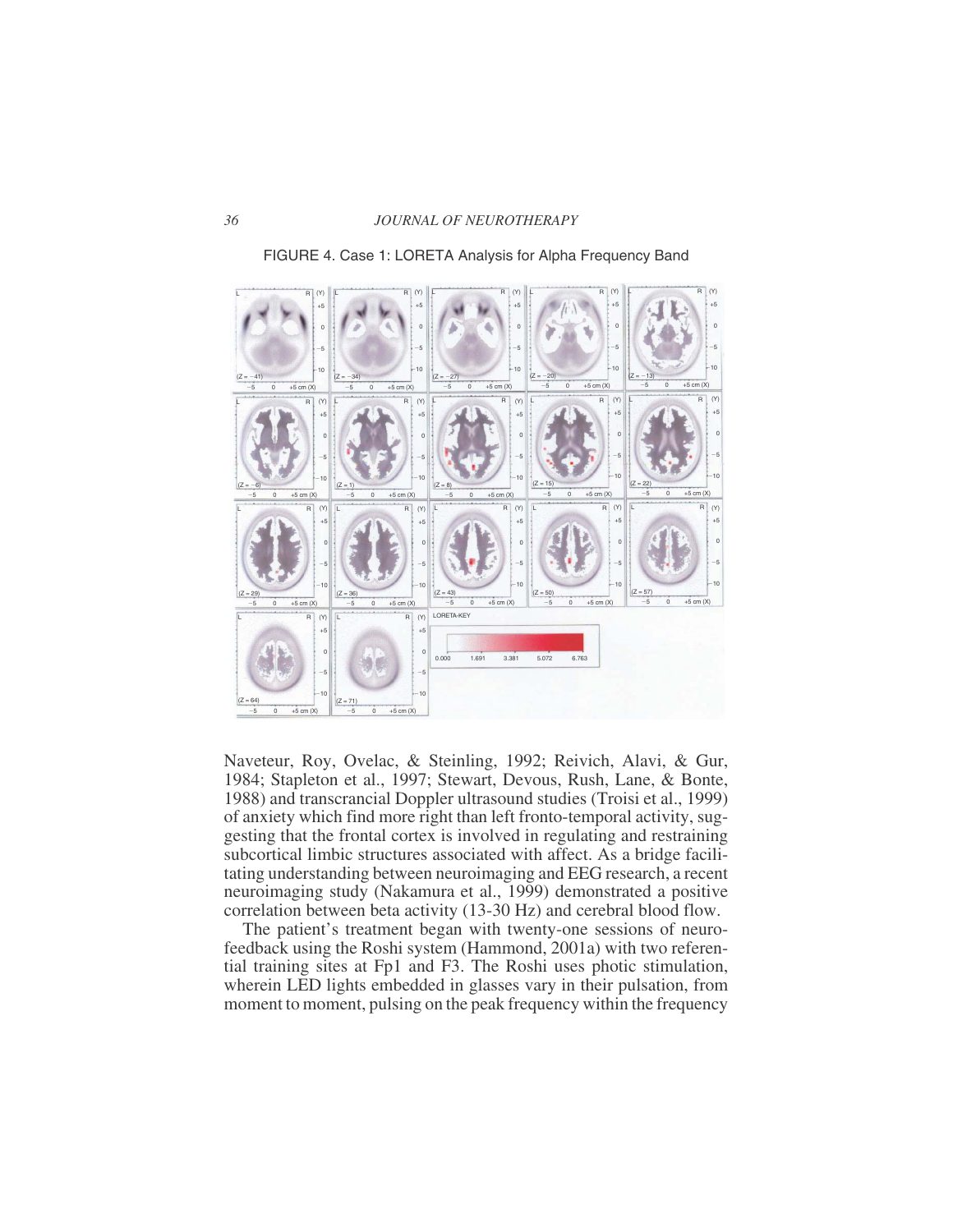band being reinforced. The Roshi also has very low feedback latency. The 30 to 35 minute sessions at Fp1 and F3 used a program called Beta Max for the first half of the session, which reinforced 15-18 Hz while simultaneously inhibiting theta and alpha frequency bands, and finished the last half of the session with a program called SMR Max (inhibiting theta and alpha, reinforcing 12-15 Hz). Because it was observed that her dominant frequency not infrequently dropped into the delta range during this training, in the last 12 of these sessions we spent the first 10 minutes strictly inhibiting delta (1-4 Hz), followed by the Beta Max program and SMR Max program for 10 to 13 minutes each.

After two sessions of this training she reported feeling more energy and alertness, and being more social, "which is abnormal for me." She indicated that her depression level (0-10) had dropped from a 9 or 10 to a level 7. After 9 sessions the patient noted that her depression was "a lot better," her anxiety was less, and her sister had noted that her OCD symptom of excessive blinking had decreased. After 11 sessions she reported that a co-worker had also commented that she was blinking less and seeming calmer. After twelve sessions she said she had been feeling "pretty up, and I've been having more energy than normal and sleeping better too. The anxiety is really controllable now." After 13 sessions she commented, "I actually haven't felt this good in my life."

Based on her qEEG, our training now shifted and we now began using Neuropathways EEG equipment. This is a unit that samples at 250,000 samples per second and digitally filters the EEG signal, with a common mode rejection ratio >110 db wideband and >120 db at 60 Hz. I switched to Neuropathways to focus primarily on inhibiting inappropriate activity. Two sessions were done inhibiting 19.5-25 Hz at Pz-Cz with a sequential (bipolar) montage, while setting the threshold liberally to only mildly reinforce 12-14 Hz. This was followed by another session inhibiting 18-25 Hz and mildly reinforcing 12-15 Hz at Cz-Fz for 20 minutes and then inhibiting 19-25 Hz at Cz-T3 for 15 minutes. After these sessions she said she was mellower, able to concentrate easier, and "my mind didn't go as fast." We then did four sessions at T3-Cz, inhibiting 19-25 Hz while mildly reinforcing 12-15 Hz. After the first two of these four sessions she reported feeling less preoccupation with food contamination, that her OCD was improving, and she felt minimal depression. Due to some difficulty sleeping, we then did one Roshi session of SMR Max at C3 and C4. The goal of this session was to have a calming effect and to also encourage beta spindles and enhanced ability to fall asleep.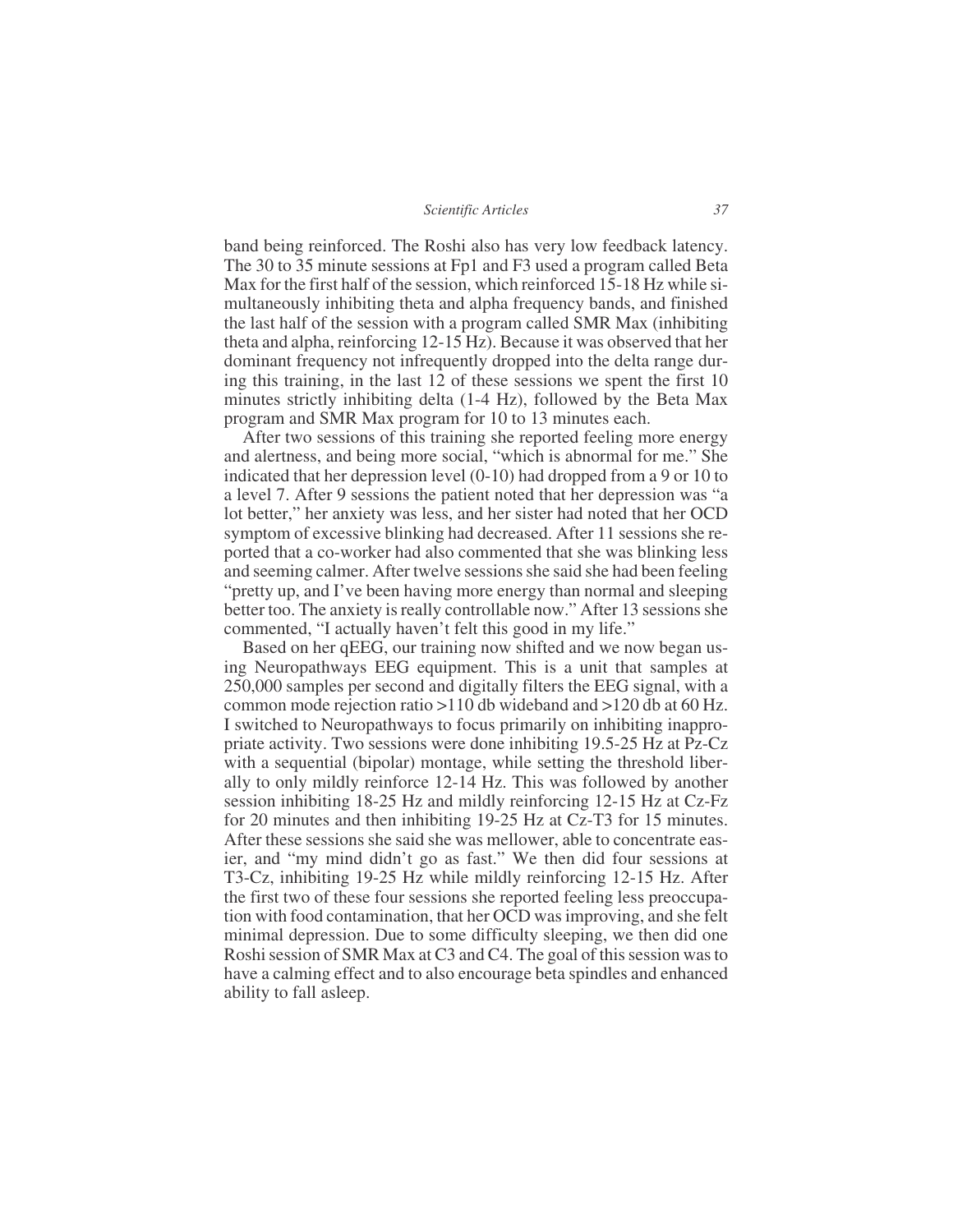Next, we began focusing on the excess alpha activity in the left posterior area. Comparing her qEEG relative power alpha (Figure 2) with the alpha subtype from Prichep et al.'s (1993) research (see Figure 1), you will note that they are almost identical. It was my hope, therefore, that training at this site would begin to seriously impact her OCD symptoms. For the next eight consecutive sessions we inhibited 6.5-11 Hz while mildly reinforcing 15-18 Hz at T5-P3 with a sequential montage, using the Neuropathways unit. As hoped, with each session she reported that her OCD symptoms and brooding seemed to be improving. After seven sessions with this placement she estimated that her obsessions had improved by 75%. We then returned for two sessions to the left frontal area (Fp1-F3), using the Roshi depression protocol to reinforce changes in depression. A couple of days following these sessions, I spoke with the father of the patient on the telephone. He told me that a few days earlier his daughter had told him, "Dad, for the first time in my life I feel normal." Twelve more sessions focused on T5-P3, and in one of those sessions the time was split between T5-P3 and T5-O1. Two further sessions to reinforce changes in depression were also done at Fp1-F3. During this time she was reporting no problems with either depression or OCD symptoms.

After 50 sessions of neurofeedback, another MMPI was administered. The striking changes in her two MMPIs may be seen in Figure 5. Her depression normalized from a severe level and she became much less withdrawn, going from being introverted to extroverted. These latter changes have been commonly observed by me in pre-post testing using my depression protocol. Increasing left frontal activation would be anticipated to produce such changes, since the left frontal area is associated with not only happy emotions, but also with approach motivation (Davidson, 1998a). Her extreme levels of both over-emotionality and somatic symptoms decreased to within normal limits. Her anxiety and OCD symptoms, as measured in scales A and 7, dramatically decreased and her ego-strength and resilience increased. She was defensive in her test taking set at both administrations of the MMPI. Nonetheless, in her pre-treatment testing she still showed extreme levels of psychological disturbance, and in her post-treatment testing her defensiveness was only mildly greater.

At this same time the Padua Inventory was readministered, and I had a colleague administer the Y-BOCS to alleviate contamination effects. The last eight sessions of neurofeedback had placements at T5-Pz, inhibiting 4-8 Hz while mildly reinforcing 15-18 Hz. The first three of these maintenance sessions were held at two- to three-week intervals.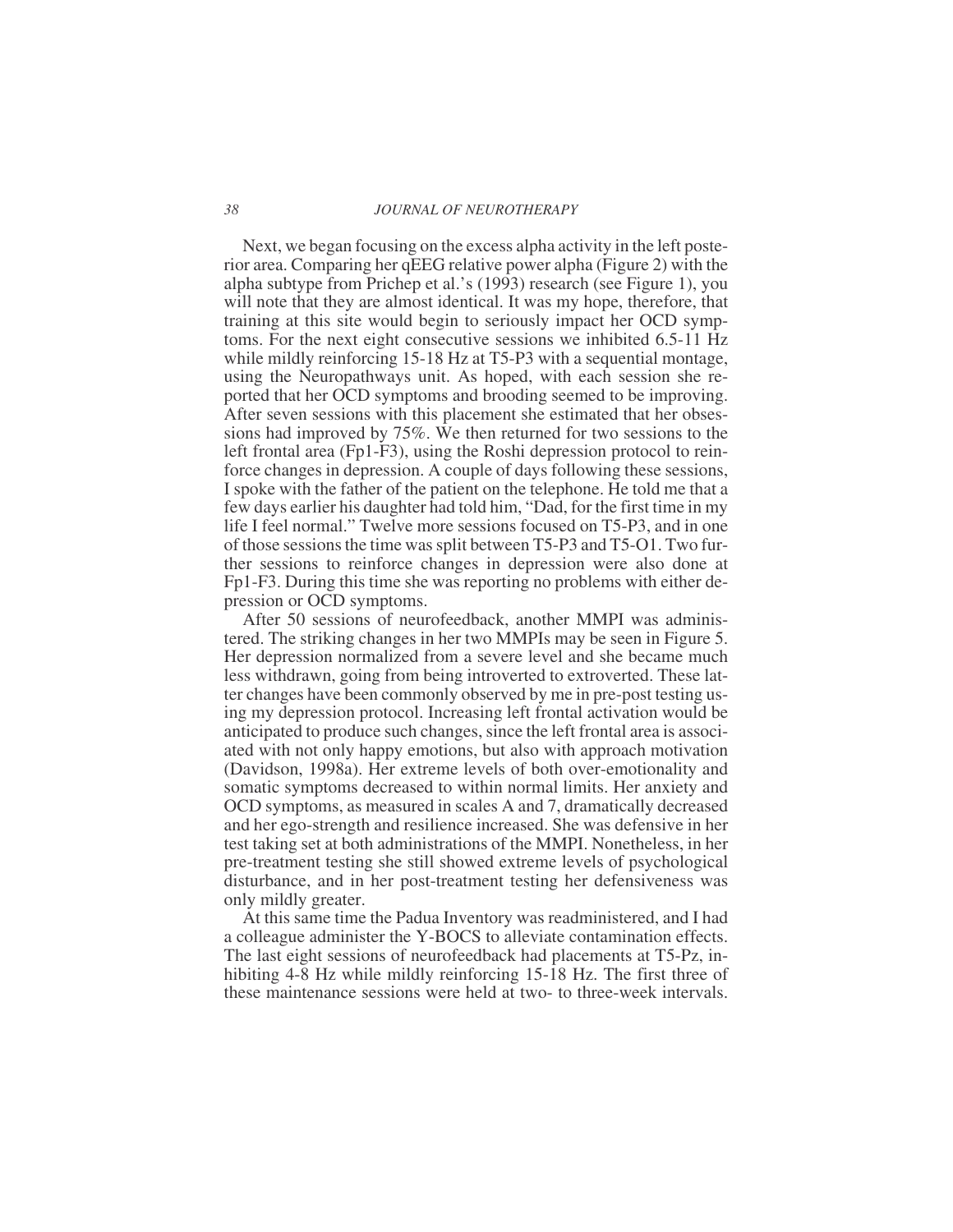$\Omega$  3 Hy 4 Pd+4K 5 Mt 5 Mt 6 Pa 6 Pa 7 8 9 Pt+1K Sc+1K Ma+2K 7 8 9 Pt+1K Sc+1K Ma+2K 0 Si TorTc TorTc ? ? L L F F K  $\mathsf K$ Hs+5K Hs+5K D Hy Pd+4K Si A A R R Es Es MAC MAC\* 80 50  $\Omega$  $\mathfrak{o}$   $\overline{0}$   $\overline{20}$  FEMALE

FIGURE 5. Case 1: Pre- and Post-Treatment MMPI

The final five sessions were spaced out over a five-month period for follow-up reinforcement and to check for maintenance of changes. Seven and a half months after termination of the five-month maintenance phase of treatment (and 15 months after the main treatment phase), I spoke with the patient and the Padua Inventory was readministered to the patient. I had a telephone interview with her mother at about the same time, obtaining external confirmation of the maintenance of changes.

Table 1 shows the changes in this patient on the Y-BOCS and the Padua Inventory from pre- to post-treatment and on follow-up. The Y-BOCS is the most respected measure of OCD and generally patients must score over 16 to be included in medication trials. The patient scored 26 initially, slightly above the averaged mean for four samples of OCD patients (Goodman, Price, Rasmussen, Mazure, Fleischmann et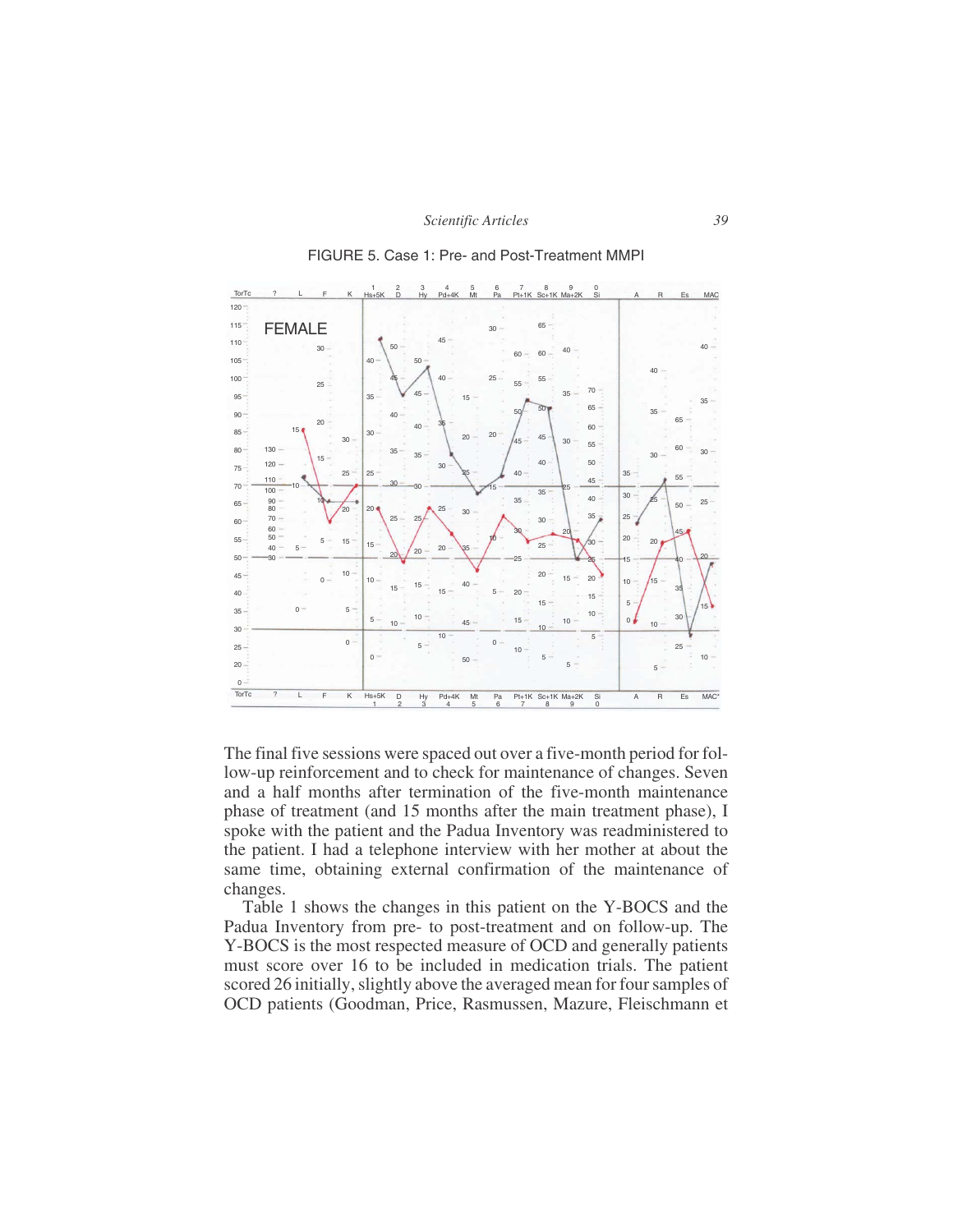| <b>TEST</b>         | Y-BOCS            | Padua Inventory        |
|---------------------|-------------------|------------------------|
| OCD MEAN & S.D.     | $24.7$ (S.D. = 6) | $54.93$ (S.D. = 16.72) |
| PRE-TREATMENT SCORE | 26                | 72                     |
| POST-TREATMENT      |                   | 8                      |
| FOLLOW-UP SCORE     |                   | 12                     |
| S.D.'S IMPROVED     | 3.7               | 3.8 & 3.6              |
| PERCENT IMPROVED    | 84.6%             | 88.9% & 83.3%          |

TABLE 1. Case 1: Pre-Post-Follow-Up OCD Outcome Measures

al., 1989; Goodman, Price, Rasmussen, Mazure, Delgado et al., 1989) on the Y-BOCS total score. The Y-BOCS (Goodman, Price, Rasmussen, Mazure, Fleischmann et al. 1989) mean for the Obsessions subscale is 10.7 and her pre-treatment score was 12.5. The Y-BOCS mean for the compulsions subscale is 11.2, and she scored 13.5. An independent examiner interviewed her with the Y-BOCS after 50 neurofeedback sessions. Instead of 26, she now scored 4–twice the average reduction in score that is usually found in drug studies with the most effective pharmacologic treatment (Ackerman & Greenland, 2002). This is a 3.67 standard deviation improvement, compared with the 1.33 standard deviation average improvement that results from the most effective pharmacologic treatment. Her score was now 3 on the Obsessions subscale, and 1 on the Compulsions subscale. The reliability on both administrations was rated as excellent. The Y-BOCS was not administered in a follow-up interview because the patient had moved away to another geographic area. However, in addition to a telephone interview with the patient and her mother, she did take the self-administered Padua Inventory 15 months following the second (post-treatment) administration of the YBOCS and the Padua Inventory.

On the Padua Inventory, her pre-treatment score of 72 significantly exceeded the mean for an OCD population  $(54.93; SD = 16.72; Burns et$ al., 1996), placing her one standard deviation above the mean for OCD patients. After 50 neurofeedback sessions her total score was 8, and on follow-up 15 months later, her score was 12. These improvements were comparable to those seen on the Y-BOCS (see Table 1). The mean total score on the Padua Inventory for a normal sample is  $21.78$  (SD = 16.33). Thus, at the completion of 50 sessions she was almost one standard de-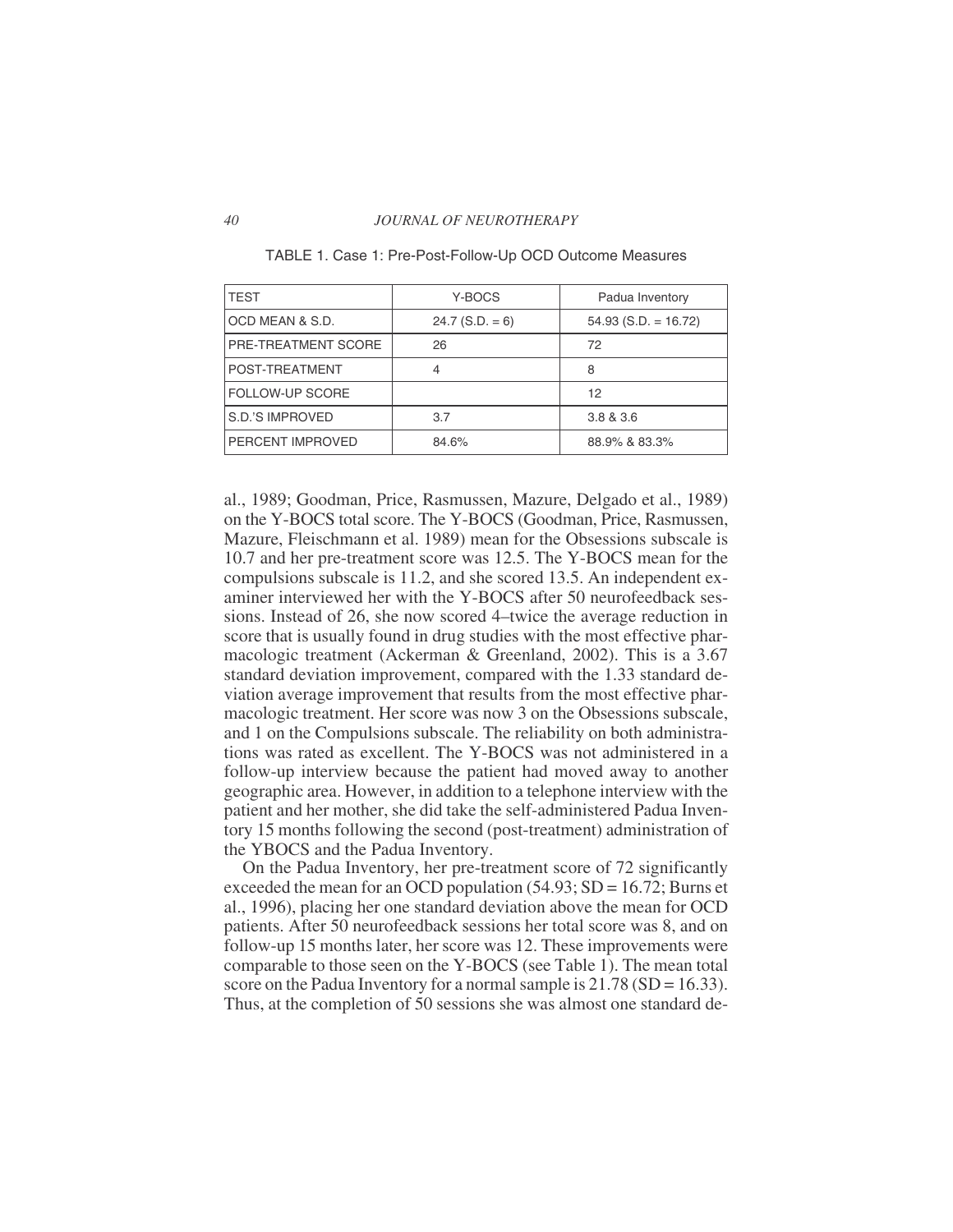viation below the mean for a normative sample. On subscale 1 (Obsessive Thoughts about Harm to Self or Others; OCD Mean = 10.0), her pre-treatment score was 18, her post-treatment score was 4, and her follow-up score was 3. On subscale 2 (Obsessive Impulses to Harm Self or Others; OCD Mean = 6.0), her pre-treatment score was 6, her post-treatment score was 0, and her score on follow-up was 1. On subscale 3 (Contamination Obsessions and Washing Compulsions; OCD Mean = 13.87), her pre-treatment score was 25, her post-treatment score was 3, and her follow-up score was 2. On subscale 4 (Checking Compulsions; OCD Mean = 19.87), her pre-treatment score was 15, her post-treatment score was 1, and her score on follow-up was 4. Finally, on subscale 5 (Dressing/Grooming Compulsions; OCD Mean = 5.2), her pre-treatment score was 8, her post-treatment score was 0, and her score on follow-up was 2. Thus, in her 15 month follow-up she scored at or below the mean for normal, non-OCD individuals on all Padua Inventory subscales. This is even more significant because she was feeling under extra stress, having just begun teaching after a summer vacation. She was on no medication.

## *Case 2*

The second case was a 25-year-old male who initially presented as having problems with attention deficit disorder. He had been "on heavy doses of Ritalin" for years. He indicated that when he began taking it, "it changed everything" and he felt he could think and function normally. "I looked forward to using Ritalin," he said, but at the same time it made him feel stigmatized. He had recently read about neurofeedback and wanted to experiment with its potential. His history included a significant previous problem with marijuana abuse and a problem with alcohol abuse. He said, "I can't stay with anything for more than five minutes. I want instant gratification." He had also had "breakdowns" in which he became depressed and would cry to his parents on the telephone. He had previously been on Effexor and Paxil, but was not currently depressed and was only taking Ritalin. He met the diagnostic criteria for ADD and ADHD. After an intake interview, we gathered qEEG data after he had been off Ritalin for three days.

In giving him feedback on the analysis, I commented on the mild excess of beta over the general area of the anterior cingulate gyrus (see Figure 6, electrode sites Fz and Cz), and inquired about OCD symptomatology. It quickly became apparent that he had many OCD symptoms (e.g., obsessions with contamination and washing rituals, and checking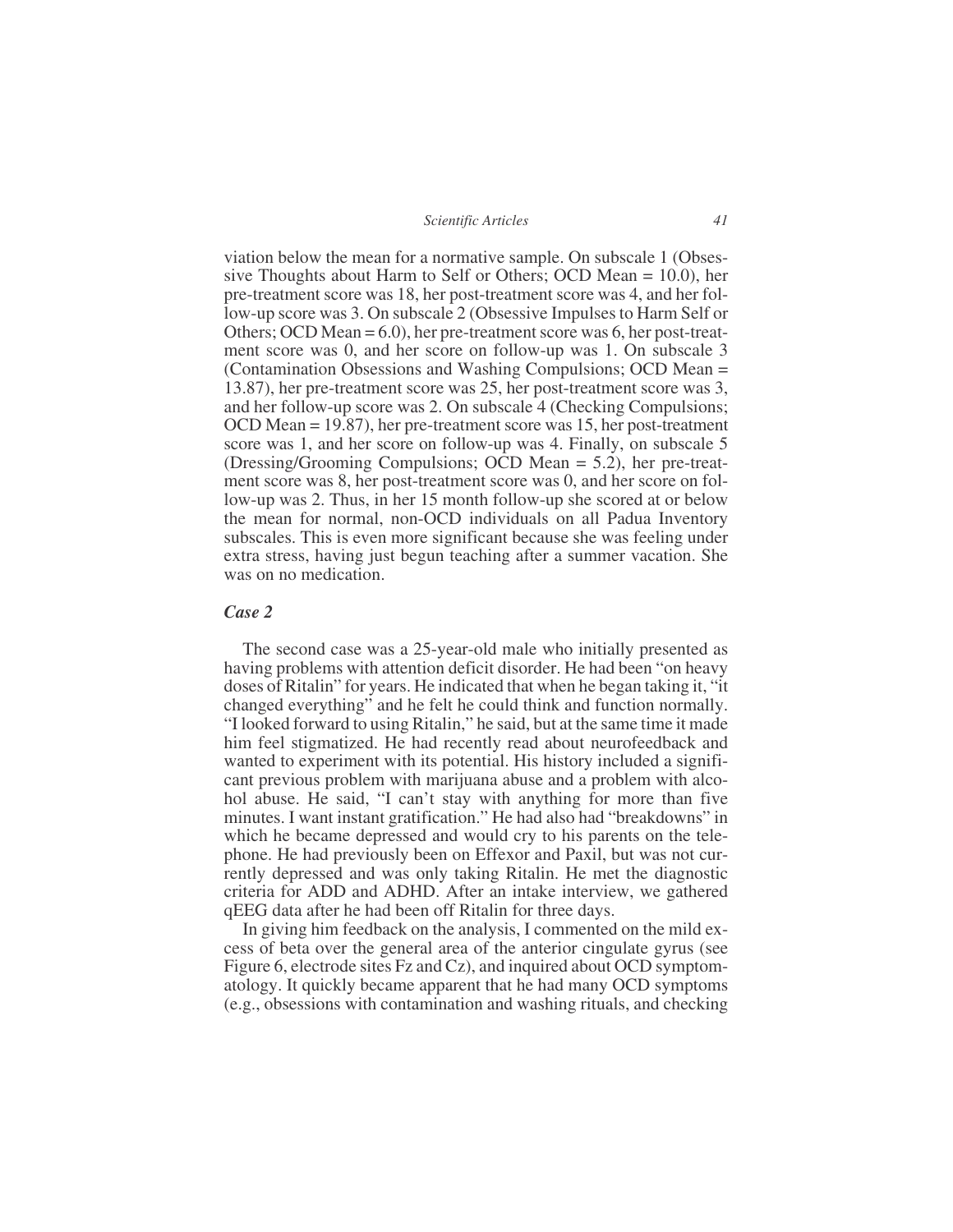

FIGURE 6. Case 2: Quantitative EEG Results from the Nx Link Database

compulsions) and he admitted to feeling he "must be absolutely perfect," whether it was in playing music or making hamburgers. Therefore, I administered the Y-BOCS and gave him the Padua Inventory to take home. His Y-BOCS score of 25 and Padua Inventory score of 62 confirmed the dual diagnosis of OCD.

Forty-four 30-minute long sessions were spent inhibiting 19-25 Hz beta, while mildly reinforcing 12-15 Hz, typically for 15 to 20 minutes at Fz-Cz (using a sequential montage with a Neuropathways neurofeedback unit), followed by 15 minutes with the same protocol at Cz-C4. Interestingly, after two sessions he indicated: "A lot has changed. For two days I have felt I was no longer a prisoner to any situation. I feel turned-on, in a non-sexual way." He further volunteered that he had tended to compulsively masturbate and had also used masturbation as a soporific. However, he had been feeling no compulsion to masturbate. He also felt that he tracked words more smoothly on a page in reading.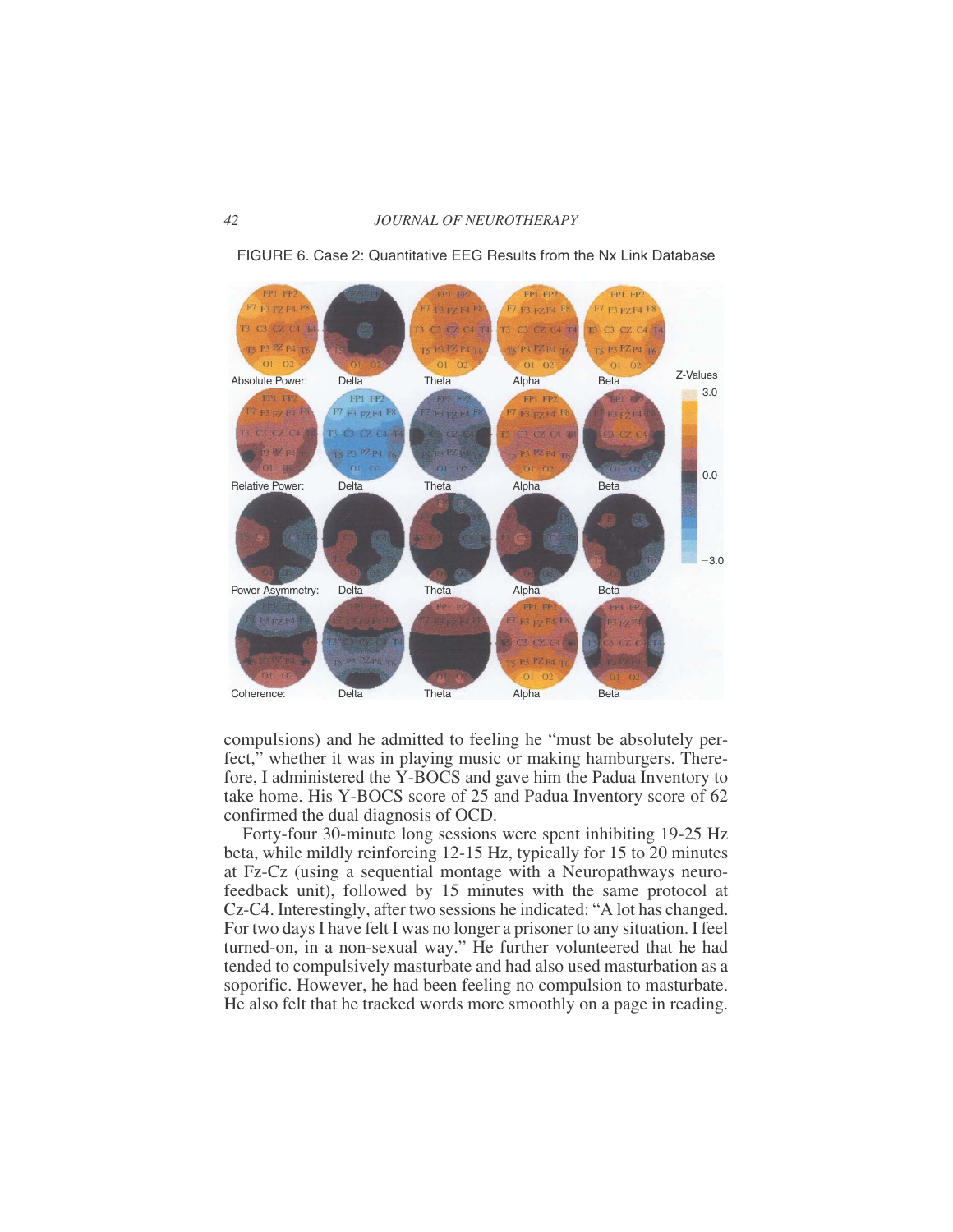Since there had been only two sessions, this could be the result of positive expectancy, but on the other hand, medication responses had not been overly positive with antidepressants. After four sessions he reported sleeping much better. After six sessions, he indicated that two friends, his father, and a sister had all spontaneously indicated that he seemed calmer. He said, "There's an absence of rudimentary fear and paranoia." After another session, he described himself as "mellow," and said, "It's much easier for people to be around me. Women actually want to get to know me!" After still another session, he indicated he was "in a good mood all the time." Following nine sessions he said that the Ritalin he was taking had been feeling more and more potent, and, therefore, he had been cutting it down and was now taking only between one-quarter and one-eighth of the prescribed dose daily.

At this time we began occasionally spending the first half of the session inhibiting 20-25 Hz beta at Cz-C4 or Fz-Cz, and then moving the electrodes to F7 and F8 and inhibiting 7-11 Hz while mildly reinforcing 13-16 Hz. This was done to begin addressing his ADD problems further, since F7 and F8 were both areas of alpha excess on his qEEG, as may be seen in Figure 6. After twelve sessions he said that his visual tracking of words felt "improved immensely." He also indicated, "I can't even drink coffee anymore" because rather than helping his concentration as it did before, it caused him to feel over stimulated. After another session he commented that his concentration was better when he was reading, and he was having fewer intrusive thoughts. Following his fifteenth session he reported being able to read for long periods of time. He continued to steadily report feeling better. After 26 sessions he indicated that his memory with reading was improved, he had less social anxiety, felt more energetic, and found he could do things musically that he could not do before due to anxiety.

As treatment progressed, we also did some prefrontal training at Fp1 and Fp2, inhibiting 7-11 Hz and mildly reinforcing 12.5-15 Hz. The patient felt that this frontal training improved his concentration "a lot," helped him to feel more confident and less afraid socially, and he believed that it felt as if it also assisted with the OCD symptoms. By the time we had reached 50 total sessions, he was feeling excellent. Women he dated found him much more mature and easier to relate to, and his family found him to be much easier to get along with. OCD symptoms were minimal. After 56 thirty-minute sessions, 35 of which had focused on inhibiting beta in the Fz-Cz-C4 area, an independent colleague readministered the Y-BOCS. His score had now dropped from 25 to 10–a decrease of 2.5 standard deviations.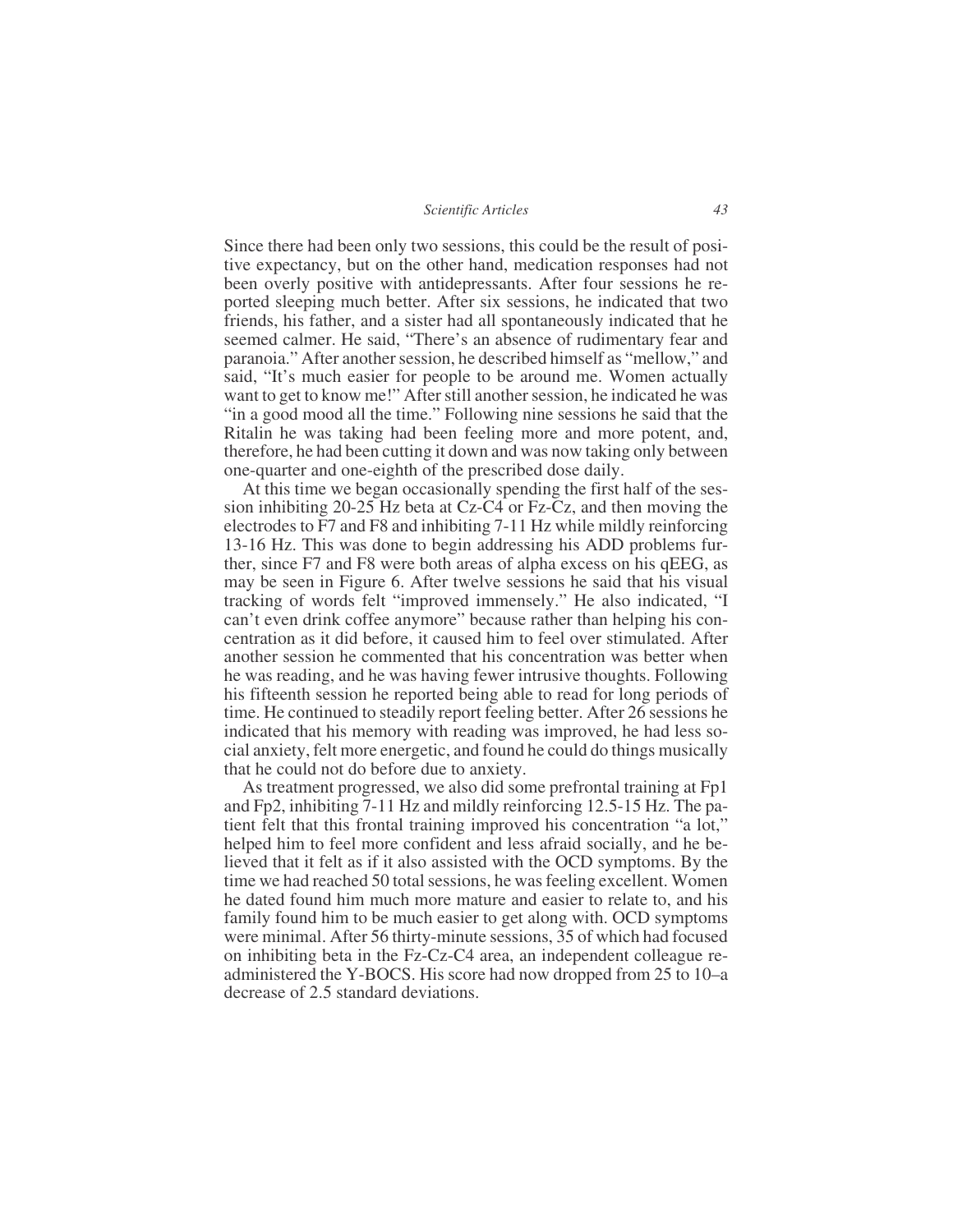The patient was feeling a desire to enhance his academic abilities further in anticipation of returning to college, and he had the financial resources to do so. Therefore, we continued neurofeedback. At the conclusion of treatment (93 total sessions), he had gone through 44 sessions inhibiting beta over the Fz-Cz-C4 area, 22 sessions inhibiting alpha and reinforcing low beta frequencies at F7-F8, 21 sessions at Fp1-Fp2, three and a half sessions inhibiting 2-9 Hz at O1-O2, and two and a half sessions inhibiting alpha in the parietal area.

A summary of the pre-, post-, and follow-up testing on this case is found in Table 2. At the end of treatment, after the 44 thirty-minute sessions of inhibiting beta along the vertex (and 93 total sessions), the Y-BOCS was again administered and his score had decreased further from 10 to 7. This translates to an improvement of 3 standard deviations in his Y-BOCS score from the beginning of treatment. His score on the Padua Inventory at that time had dropped from 62 to 7, representing a 3.4 standard deviation improvement from his pre-treatment level. At the conclusion of treatment, the patient moved out of state. However, 13 months later I was able to speak with his sister who had just returned from an extended visit with him. She reported that he remained dramatically changed from his pre-treatment adjustment. I also interviewed him on the telephone and had him complete the Padua Inventory. He had always had anxiety about flying, and since the September 11, 2001 terrorist attack in New York City, his fear had been exacerbated, but he no longer experienced any OCD symptoms. He was not on any medication for OCD and was not taking Ritalin. Nonetheless, he said, "My concentration is still a million times better." The improvement in concentration and OCD had given him the confidence to return to college. His 13-month follow-up score on the Padua Inventory was now 5, a 3.4

| <b>TEST</b>                | Y-BOCS            | Padua Inventory        |
|----------------------------|-------------------|------------------------|
| OCD MEAN & S.D.            | $24.7$ (S.D. = 6) | $54.93$ (S.D. = 16.72) |
| <b>PRE-TREATMENT SCORE</b> | 25                | 62                     |
| POST-TREATMENT             |                   |                        |
| FOLLOW-UP SCORE            |                   | 5                      |
| S.D.'S IMPROVED            | 3.0               | 3.3 & 3.4              |
| PERCENT IMPROVED           | 72%               | 88.7% & 92%            |

TABLE 2. Case 2: Pre-Post-Follow-Up OCD Outcome Measures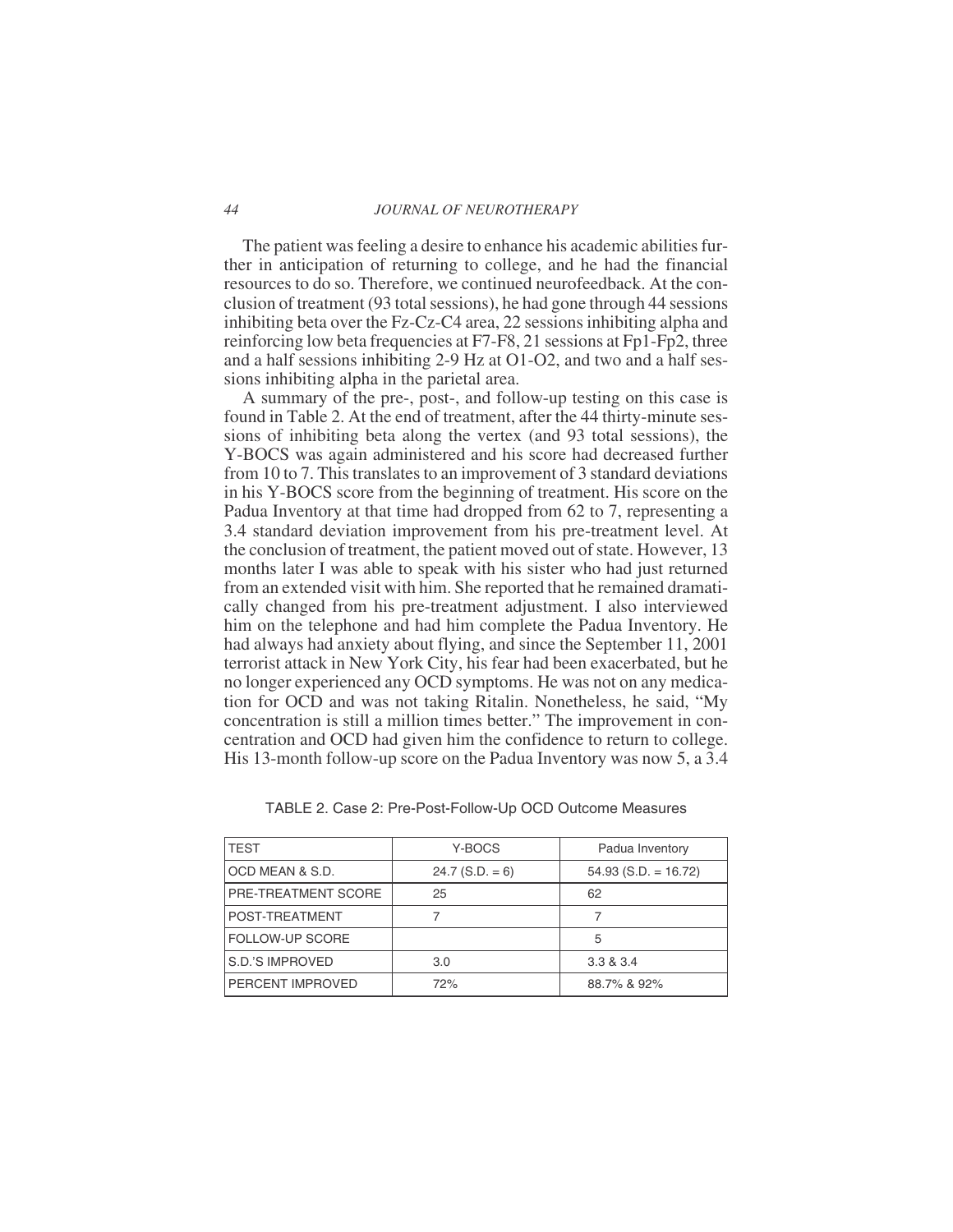standard deviation improvement from his pre-treatment score. His Padua Inventory subscale 1 (Obsessive Thoughts about Harm to Self or Others; OCD Mean = 10.0) pre-treatment score was 15, his post-treatment score was 2, and his follow-up score was 2. On subscale 2 (Obsessive Impulses to Harm Self or Others; OCD Mean = 6.0), his pre-treatment score was 2, his post-treatment score was 1, and his score on follow-up was 0. On subscale 3 (Contamination Obsessions and Washing Compulsions; OCD Mean = 13.87), his pre-treatment score was 20, his post-treatment score was 2, and his follow-up score was 2. On subscale 4 (Checking Compulsions; OCD Mean = 19.87), his pre-treatment score was 19, his post-treatment score was 2, and his score on follow-up was 1. Finally, on subscale 5 (Dressing/Grooming Compulsions; OCD Mean = 5.2), his pre-treatment score was 6, his post-treatment score was 0, and his score on follow-up was 0. Thus, in his 13 month follow-up he scored at or below the mean for normal, non-OCD individuals on all Padua Inventory subscales.

# *SUMMARY AND CONCLUSIONS*

In research with uncontrolled epilepsy (summarized in Sterman, 2000, which has included placebo-controlled, blinded studies) neurofeedback has proven capable of reconditioning brain wave patterns. Outcome research has also been done on neurofeedback with ADD/ ADHD, learning disabilities, depression, anxiety, brain injury, fibromyalgia, and posttraumatic stress disorder (Hammond, 2001b). This is the first publication, however, on the treatment of obsessive-compulsive disorder with neurofeedback. Quantitative EEGs were gathered on two consecutive OCD patients seeking treatment. This assessment then guided individualized protocol selection for subsequent neurofeedback training. The qEEG findings in the first case almost identically matched the average profile of an alpha subtype of OCD, leading to treatment focused in the left posterior area after we alleviated her depression. The author had never heard of anyone using this neurofeedback protocol and would not have considered using it without being guided by a qEEG assessment. The patient's more significant OCD symptoms primarily changed following treatment focused in the left posterior area. Scores on the Yale-Brown Obsessive-Compulsive Scale and the Padua Inventory normalized following neurofeedback. An MMPI was administered pre-post to the first patient, who showed dramatic improvements in not only OCD symptoms, but also in depression, anxiety, somatic symp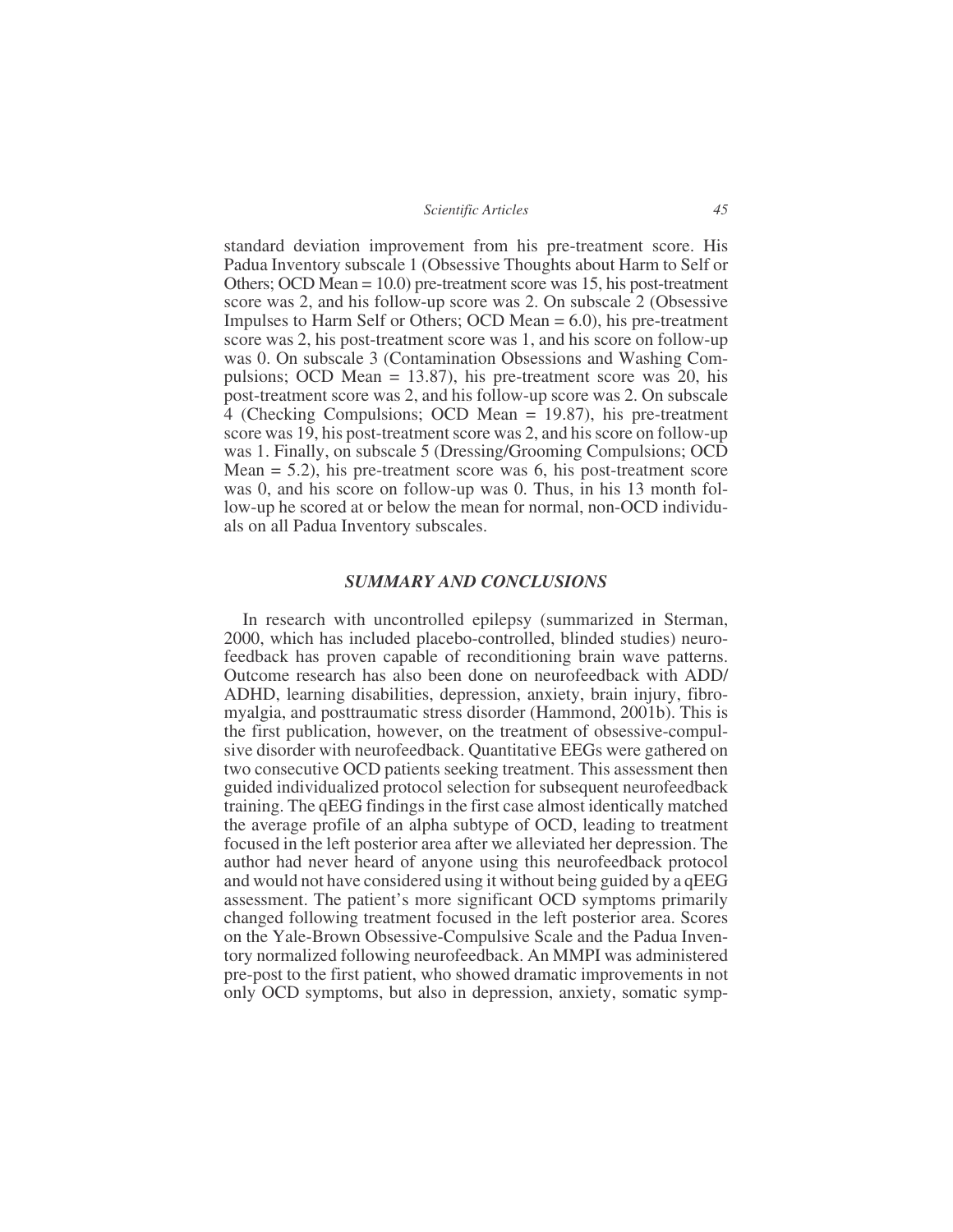toms, and in becoming extroverted rather than introverted and withdrawn. In follow-ups of the two cases at 15 and 13 months after completion of treatment, both patients were maintaining improvements in OCD symptoms as measured by the Padua Inventory and as externally validated through contacts with family members.

Since research has found that pharmacologic treatment of OCD produces only very modest improvements, and behavior therapy utilizing exposure with response prevention is experienced as quite unpleasant and results in treatment dropouts, neurofeedback appears to have potential as a new treatment modality for OCD. Further controlled research should be pursued in this area.

# REFERENCES

- Abercrombie, H. C., Larson, C. L., Ward, R. T., Schaefer, S. M., Holden, J. E., Perlman, S. B., et al. (1996). Metabolic rate in the amygdala predicts negative affect and depression severity in depressed patients: A FDG-PET study. *Neuroimage*, *3* (2), S217.
- Abramowitz, J. (1997). Effectiveness of psychological and pharmacological treatments for obsessive-compulsive disorder: A quantitative review. *Journal of Consulting & Clinical Psychology*, *65*, 44-52.
- Ackerman, D. L., & Greenland, S. (2002). Multivariate meta-analysis of controlled drug studies for obsessive-compulsive disorder. *Journal of Clinical Psychopharmacology*, *22* (3), 309-317.
- Ackerman, D. L., Greenland, S., Bystritsky, A., & Katz, R. J. (1996). Relationship between early side effects and therapeutic effects of clomipramine therapy in OCD. *Journal of Clinical Psychopharmacology*, *16*, 324-328.
- Antonuccio, D. O., Danton, W. G., DeNelsky, G. Y., Greenberg, R. P., & Gordon, J. S. (1999). Raising questions about antidepressants. *Psychotherapy & Psychosomatics*, *68*, 3-14.
- Baxter, L. R., Schwartz, J. M., Mazziotta, J. C., Phelps, M. E., Pahl, J. J., Guze, B. H., et al. (1988). Cerebral glucose metabolic rates in non-depressed patients with obsessive-compulsive disorder. *American Journal of Psychiatry*, *145*, 1560-1563.
- Baxter, L., Phelps, M., Mazziotta, J., Guze, B. H., Schwartz, J. M., & Selin, C. (1987). Local cerebral glucose metabolic rates in obsessive-compulsive disorder. *Archives of General Psychiatry*, *44*, 211-218.
- Baxter, L., Schwartz, J. M., Bergman, K. S., Szuba, M. P., Guze, B. H., Mazziotta, J. C., et al. (1992). Caudate glucose metabolic rate changes with both drug and behavior therapy for obsessive-compulsive disorder. *Archives of General Psychiatry*, *49*, 681-688.
- Benkelfat, C., Phelps, M., Mazziotta, J., Guze, B. H., Schwartz, J. M., & Selin, R. M. (1990). Local cerebral glucose metabolic rates in obsessive-compulsive disorder patients treated with clomipramine. *Archives of General Psychiatry*, *147*, 846-848.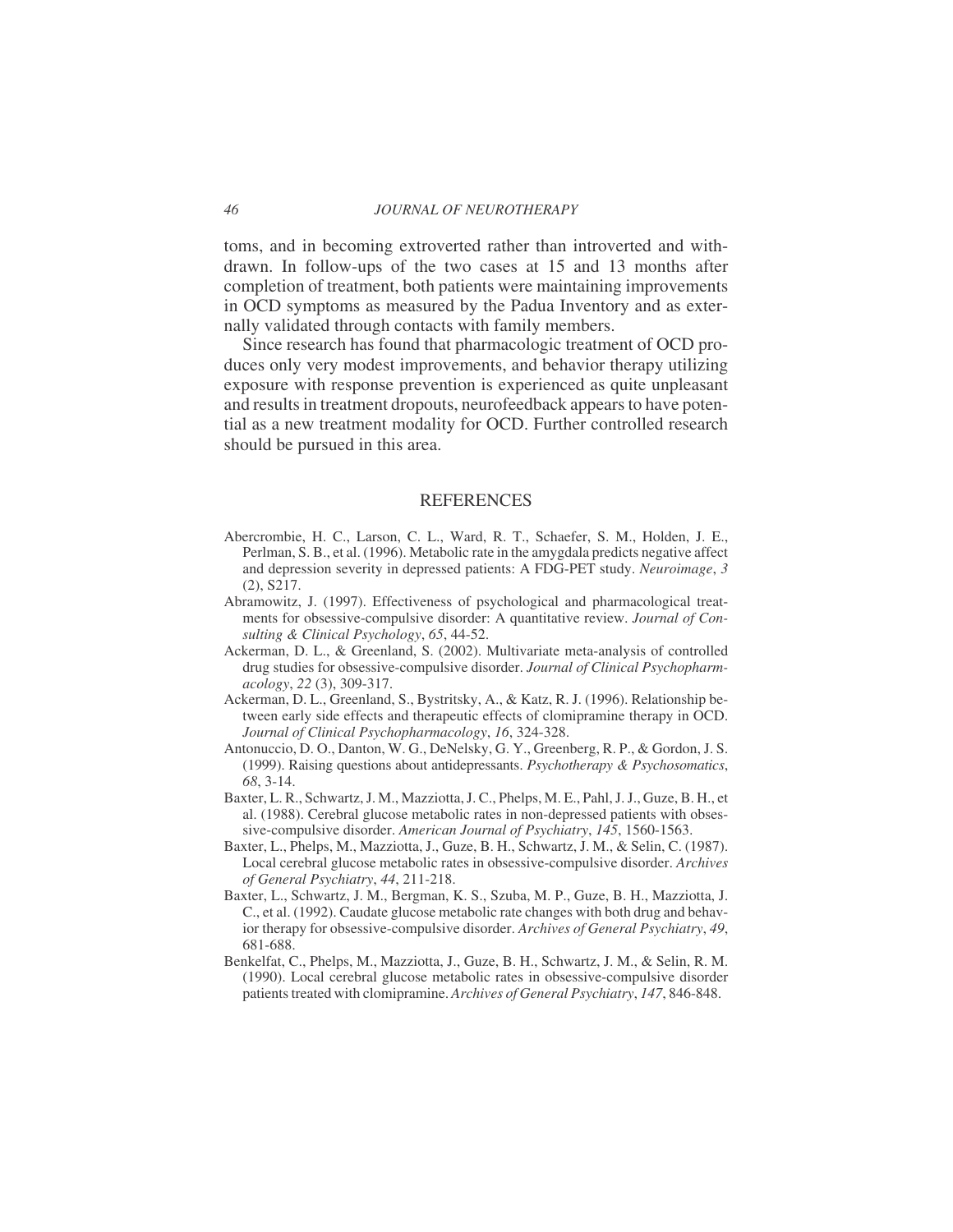- Brody, A. L., Saxena, S., Schwartz, J. M., Stoessel, P. W., Maidment, K., Phelps, M. E., et al. (1998). FDG-PET predictors of response to behavioral therapy and pharmacotherapy in obsessive compulsive disorder. *Psychiatry Research*, *84*, 1-6.
- Burns, G. L., Keortge, S., Formea, G., & Sternberger, L. (1996). Revision of the Padua Inventory of obsessive-compulsive symptoms: Distinctions between worry, obsessions, and compulsions. *Behaviour Research & Therapy*, *34*, 163-173.
- Canli, T., Desmond, J. E., Zhao, Z., Glover, G., & Gabrieli, J. D. (1998). Hemispheric asymmetry for emotional stimuli detected with fMRI. *Neuroreport*, *9*, 3233-3239.
- Chua, P., Krams, M., Toni, I., Passingham, R., & Dolan, R. (1999). A functional anatomy of anticipatory anxiety. *Neuroimage*, *9*, 563-571.
- Davidson, R. J. (1992). Emotion and affective style: Hemispheric substrates. *Psychological Science*, *3*, 39-43.
- Davidson, R. J. (1998a). Affective style and affective disorders: Perspectives from affective neuroscience. *Cognition & Emotion*, *12*, 307-320.
- Davidson, R. J. (1998b). Anterior electrophysiological asymmetries, emotion, and depression: Conceptual and methodological conundrums. *Psychophysiology*, *35*, 607-614.
- Dehaene, S., Posner, M. I., & Tucker, D. M. (1994). Localization of a neural system for error detection and compensation. *Psychological Science*, *5*, 303-305.
- Dolan, R. J., Fletcher, P., Morris, J., Kapur, N., Deakin, J. F., & Frith, C. D. (1996). Neural activation during covert processing of positive emotional facial expressions. *Neuroimage*, *4*, 194-200.
- Dolski, I. V., Malmstadt, J. R., Schaefer, S. M., Larson, C. L., Abercrombie, H. C., Ward, R. T., et al. (1996). EEG-defined left versus right frontally activated groups differ in metabolic asymmetry in the amygdala. *Psychophysiology*, *33*, S35.
- Dougherty, D. D., Baer, L., Cosgrove, G. R., Cassem, E. H., Price, B. H., Nierenberg, A. A., et al. (2002). Prospective long-term follow-up of 44 patients who received cingulotomy for treatment-refractory obsessive-compulsive disorder. *American Journal of Psychiatry*, *159* (2), 269-275.
- Flor-Henry, P., Yeudall, L., Koles, Z., & Howarth, B. (1979). Neuropsychological and power spectral EEG investigations of the obsessive-compulsive subjects. *Biological Psychiatry*, *14*, 119-130.
- Foa, E. B., Steketee, G. S., & Ozarow, B. J. (1985). Behavior therapy with obsessive-compulsives: From theory to treatment. In M. Mavissakalian, S. M. Turner, & L. Michelson (Eds.), *Obsessive-Compulsive Disorder: Psychological and pharmacological treatment* (pp. 49-129). New York: Plenum Press.
- Foa, E. B., & Franklin, M. E. (2001). Obsessive-compulsive disorder. In D. H. Barlow (Ed.), *Clinical handbook of psychological disorders* (3rd ed., pp. 209-263). New York: Guilford.
- Gehring, W. J., Coles, M. G. H., Meyer, D. E., & Donchin, E. (1990). The error-related negativity: An event-related brain potential accompanying errors. *Psychophysiology*, *27*, S34.
- Gehring, W. J., Goss, B., Coles, M. G. H., Meyer, D. E., & Donchin, E. (1993). A neural system for error detection and compensation. *Psychological Science*, *4*, 385-390.
- Gehring, W. J., Himle, J., & Nisenson, L. G. (2000). Action-monitoring dysfunction in obsessive-compulsive disorder. *Psychological Science*, *11*, 1-6.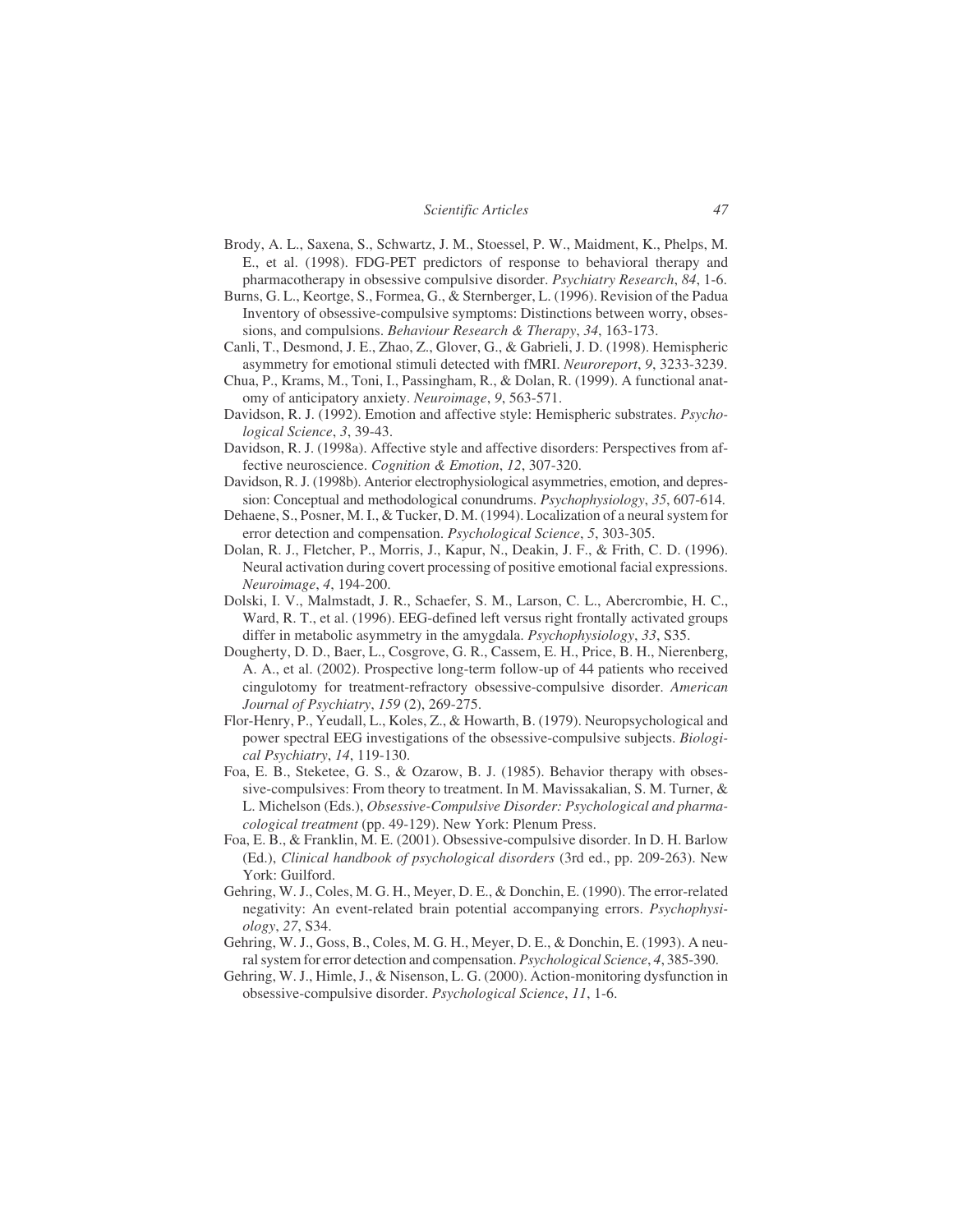- George, M. S., Ketter, T. A., Parekh, P. I., Horwitz, B., Herscovitch, P., & Post, R. M. (1995). Brain activity during transient sadness and happiness in healthy women. *American Journal of Psychiatry*, *152*, 341-351.
- Gloor, P. (1976). Generalized and widespread paroxysmal abnormalities. In A. Redmond (Ed.), *Handbook of Electroencephalography & Clinical Neurophysiology, Volume 132, Part B.* Amsterdam: Elsevier.
- Goodman, W. K., McDougle, C. J., & Price, L. H. (1992). Pharmacotherapy of obsessive compulsive disorder. *Journal of Clinical Psychiatry*, *53*(Suppl.), 29-37.
- Goodman, W. K., Price, L. H., Rasmussen, S. A., Mazure, C., Delgado, P., Heninger, G. R., et al. (1989). The Yale-Brown Obsessive Compulsive Scale. II. Validity. *Archives of General Psychiatry*, *46*, 1012-1016.
- Goodman, W. K., Price, L. H., Rasmussen, S. A., Mazure, C., Fleischmann, R. L., Hill, C. L., et al. (1989). The Yale-Brown Obsessive Compulsive Scale. I. Development, use, and reliability. *Archives of General Psychiatry*, *46*, 1006-1011.
- Greist, J. H. (1990). Treatment of obsessive compulsive disorder: Psychotherapies, drugs, and other somatic treatment. *Journal of Clinical Psychiatry*, *51* (8), 44-50.
- Greenberg, B. D., Ziemann, U., Cora-Locatelli, G., Harmon, A., Murphy, D. L., Keel, J. C., et al. (2000). Altered cortical excitability in obsessive-compulsive disorder. *Neurology*, *54*, 142-147.
- Hammond, D. C. (2001a). Neurofeedback treatment of depression with the Roshi. *Journal of Neurotherapy*, *4* (2), 45-56.
- Hammond, D. C. (2001b). Comprehensive neurofeedback bibliography. *Journal of Neurotherapy*, *5* (1-2), 113-128.
- Hajcak, G., & Simons, R. F. (2002). Error-related brain activity in obsessive-compulsive undergraduates. *Psychiatry Research*, *110*, 63-72.
- Harris, G. J., Pearlson, G. D., & Hoehn-Saric, R. (1993). Single photon emission computed tomography in obsessive-compulsive disorder. *Archives of General Psychiatry*, *50* (6), 498-501.
- Heller, W., Etienne, M. A., & Miller, G. A. (1995). Patterns of perceptual asymmetry in depression and anxiety: Implications for neuropsychological models of emotion and psychopathology. *Journal of Abnormal Psychology*, *104*, 327-333.
- Heller, W., Nitschke, J. B., Etienne, M. A., & Miller, G. A. (1997). Patterns of regional brain activity differentiate types of anxiety. *Journal of Abnormal Psychology*, *106* (3), 376-385.
- Holroyd, C. B., Dien, J., & Coles, M. G. H. (1998). Error-related scalp potentials elicited by hand and foot movements: Evidence for an output-independent error-processing system in humans. *Neuroscience Letters*, *242*, 65-68.
- Insel, T. R., Donnelly, E. R., Lalakea, M. L., Alterman, I. S., & Murphy, D. L. (1983). Neurological and neuropsychological studies of patients with obsessive-compulsive disorder. *Biological Psychiatry*, *18*, 741-751.
- Isotani, T., Tanaka, H., Lehmann, D., Pascual-Marqui, R. D., Kochi, K., Saito, N., et al. (2001). Source localization of EEG activity during hypnotically induced anxiety and relaxation. *International Journal of Psychophysiology*, *41*, 143-153.
- Jenike, M. A., Baer, L., Ballantine, T., Martuza, R. L., Tynes, S., Giriunas, I., et al. (1991). Cingulotomy for refractory obsessive-compulsive disorder: A long-term follow-up of 33 patients. *Archives of General Psychiatry*, *48*, 548-555.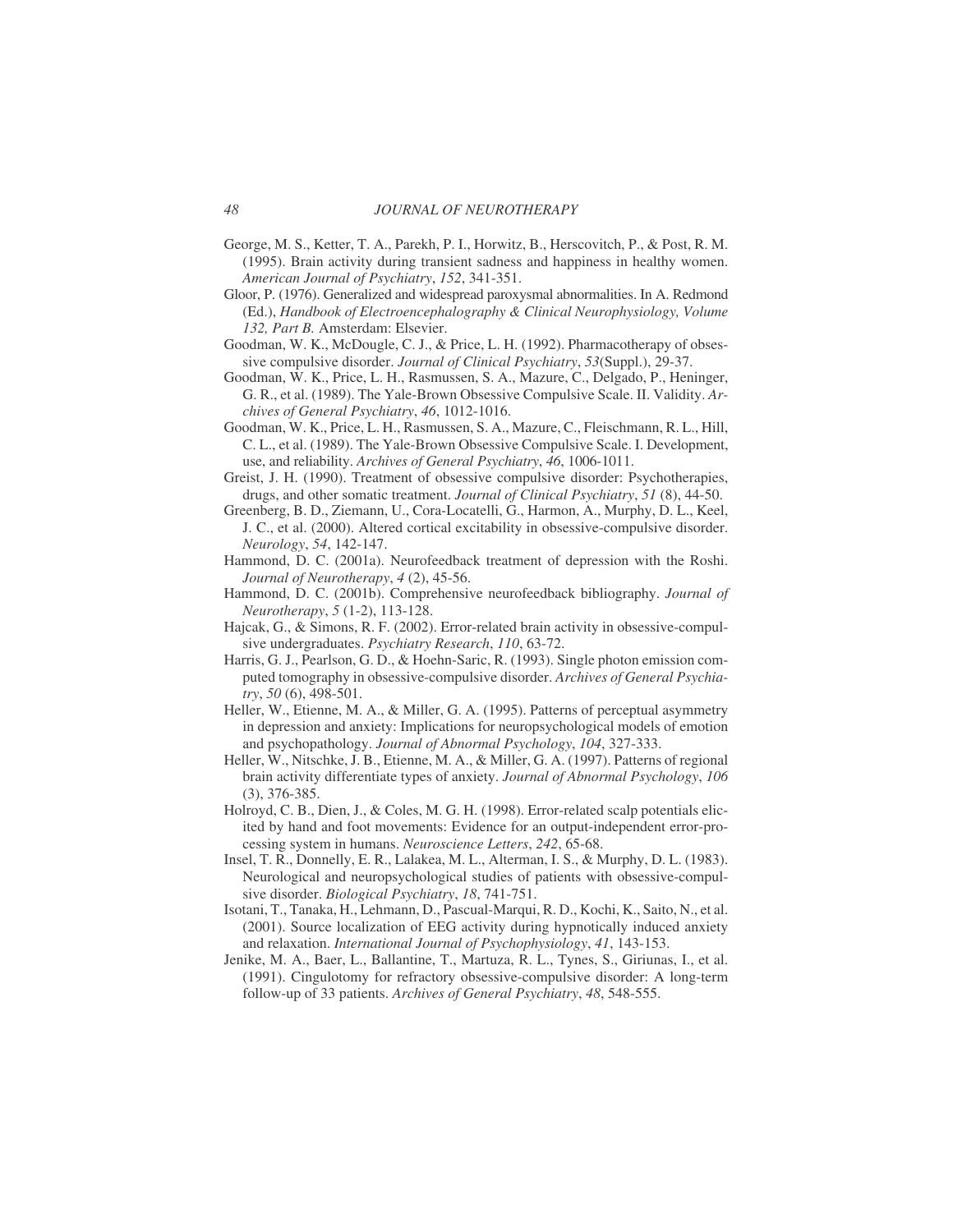- Jenike, M. A., & Brotman, A. W. (1984). The EEG in obsessive-compulsive disorder. *Journal of Clinical Psychiatry*, *45*, 122-124.
- Karno, M., Golding, J. M., Sorenson, S. B., & Burnam, M. A. (1988). The epidemiology of obsessive-compulsive disorder in five U.S. communities. *Archives of General Psychiatry*, *45*, 1094-1099.
- Kirsch, I., & Sapperstein, G. (1998). Listening to Prozac, but hearing placebo? A meta-analysis of antidepressant medication. *Prevention & Treatment*, *1*, 0002a. (A peer-reviewed APA journal available at *<http://www.journals.apa.org/prevention/> volume1/pre0010002a.html*)
- Kuskowski, M., Malone, S., Kim, S., Dysken, M., Okaya, A., & Christensen, K. (1993). Quantitative EEG in obsessive compulsive disorder. *Biological Psychiatry*, *33*, 423-430.
- Leocani, L., Locatelli, M., Bellodi, L., Fornara, C., Henin, M., Magnani, et al. (2001). Abnormal pattern of cortical activation associated with voluntary movement in obsessive-compulsive disorder: An EEG study. *American Journal of Psychiatry*, *158* (1), 140-142.
- Luu, P., Collins, P., & Tucker, D. M. (2000). Mood, personality, and self-monitoring: Negative affect and emotionality in relation to frontal lobe mechanisms of error monitoring. *Journal of Experimental Psychology: General*, *129*, 43-60.
- Machlin, S. R., Harris, G. J., & Pearlson, G. D. (1991). Elevated medial-frontal cerebral blood flow in obsessive-compulsive patients: A SPECT study. *American Journal of Psychiatry*, *148*, 1240-1242.
- MacCrimmon, D. J., & Arato, H. (1991). Interhemispheric serotonergic asymmetry reflected in topographic pharmaco-EEG. *Psychiatry Research: Neuroimaging*, *40* (1), 91-93.
- Malloy, P., Rasmussen, S., Braden, W., & Haier, R. J. (1989). Topographic evoked potential mapping in obsessive-compulsive disorders: Evidence of frontal lobe dysfunction. *Psychiatry Research*, *28*(1), 63-71.
- Mas, F., Prichep, L. S., John, E. R., & Levine, R. (1993). Neurometric Q-EEG subtyping of obsessive compulsive disorders. In K. Maurer (Ed.), *Imagining of the brain in psychiatry and related fields* (pp. 277-280). Heidelberg, Berlin, Germany: Springer-Verlag.
- Moncrieff, J. (2001). Are antidepressants overrated? A review of methodological problems in antidepressant trials. *Journal of Nervous & Mental Disease*, *189* (5), 288-295.
- Moncrieff, J., Wessely, S., & Hardy, R. (1998). Meta-analysis of trials comparing antidepressants with active placebos. *British Journal of Psychiatry*, *172*, 227-231.
- Nakamura, S., Sadato, N., Oohashi, T., Nishina, E., Fuwamoto, Y., & Yonekura, Y. (1999). Analysis of music-brain interaction with simultaneous measurement of regional cerebral blood flow and electroencephalogram beta rhythm in human subjects. *Neuroscience Letters*, *275* (3), 222-226.
- Naveteur, J., Roy, J. C., Ovelac, E., & Steinling, M. (1992). Anxiety, emotion and cerebral blood flow. *International Journal of Psychophysiology*, *13*, 137-146.
- Nordahl, T. E., Benkelfat, C., Semple, W. E., Gross, M., King, A. C., & Cohen, R. M. (1989). Cerebral glucose metabolic rates in obsessive-compulsive disorder. *Neuropsychopharmacology*, *2*, 23-28.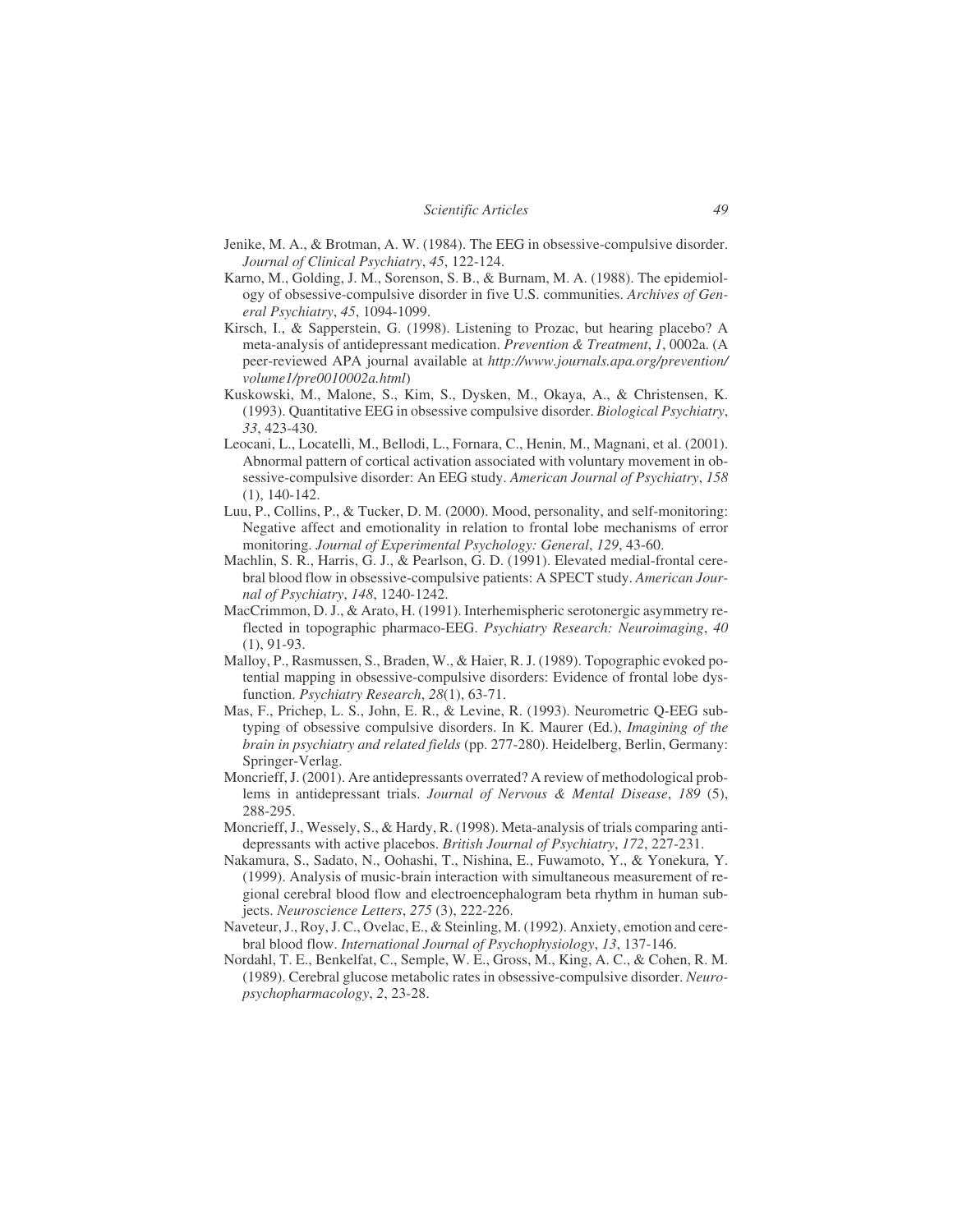- Pacella, B. L., Polatin, P., & Nagler, S. H. (1944). Clinical and EEG studies in obsessive-compulsive disorder. *American Journal of Psychiatry*, *100*, 830-838.
- Pato, M., Zohar-Kadouch, R., & Zohar, J. (1988). Return of symptoms after discontinuation of clomipramine in patients with obsessive compulsive disorder. *American Journal of Psychiatry*, *145*, 1521-1525.
- Perani, D., Colombo, C., Bressi, S., Bonfanti, A., Grassi, F., Scarone, S., et al. (1995). 18F]FDG PET study in obsessive-compulsive disorder: A clinical/metabolic correlation study after treatment. *British Journal of Psychiatry*, *156*, 244-250.
- Perros, R., Young, E., Ritson, J., Price, G., & Mann, P. (1992). Power spectral EEG analysis and EEG variability in obsessive-compulsive disorder. *Brain Topography*, *4* (3), 187-192.
- Pfurtscheller, G., Pichler-Zalaudek, K., Ortmayr, B., Kiez, J., & Reisecker, F. (1998). *Journal of Clinical Neurophysiology*, *15*, 243-250.
- Piacentini, J., & Bergman, R. L. (2000). Obsessive-compulsive disorder in children. *Psychiatric Clinics in North America*, *23* (3), 519-533.
- Pizzagalli, D. A., Nitschke, J. B., Oakes, T. R., Hendrick, A. M., Horras, K. A., Larson, C. L., et al. (2002). Brain electrical tomography in depression: The importance of symptom severity, anxiety, and melancholic features. *Biological Psychiatry*, *52*, 73-85.
- Posner, M. I., & Rothbart, M. K. (1998). Attention, self-regulation and consciousness. *Philosophical Transitions of the Royal Society of London Series B-Biological Sciences*, *353*, 1-13.
- Prichep, L. S., Mas, F., & John, E. R. (1989). Neurometric subtyping of obsessive compulsive disorders in psychiatry: A world perspective. Chapter in C. N. Stefanis, A. D. Rabavilas, & C. R. Soldatos (Eds.), *Proceedings of the VIII World Congress of Psychiatry, Athens, October 12-19, 1989* (pp. 557-562). New York: Elsevier Science.
- Prichep, L. S., Mas, F., Hollander, E., Liebowitz, M., John, E. R., Alman, M., et al. (1993). Quantitative electroencephalography (QEEG) subtyping of obsessive compulsive disorder. *Psychiatry Research*, *50* (1), 25-32.
- Rauch, S. L. (2000). Neuroimaging research and the neurobiology of obsessive-compulsive disorder: Where do we go from here? *Biological Psychiatry*, *47*, 168-170.
- Rauch, S. L., Whalen, P. J., Dougherty, D., & Jenike, M. A. (1998). Neurobiologic models of obsessive-compulsive disorder. In M. A. Jenike, L. Baer, & W. E. Minichiello (Eds.), *Obsessive-compulsive disorders: Practical management* (pp. 222-253). St. Louis: Mosby.
- Reivich, M., Alavi, A., & Gur, R. C. (1984). Positron emission tomographic studies of perceptual tasks. *Annals of Neurology*, *15*, (Suppl.), S61-S65.
- Rockwell, F. V., & Simons, D. J. (1947). The electroencephalogram and personality organization in the obsessive compulsive reactions. *Archives of Neurology & Psychiatry*, *57*, 71-80.
- Rubin, R. T., Villaneuva-Meyer, J., & Anath, J. (1992). Regional 133Xe cerebral blood flow and cerebral 99m-HMPAO uptake in unmedicated obsessive-compulsive disorder patients and matched normal control subjects: Determination by high-resolution single-photon emission computed tomography. *Archives of General Psychiatry*, *49*, 695-702.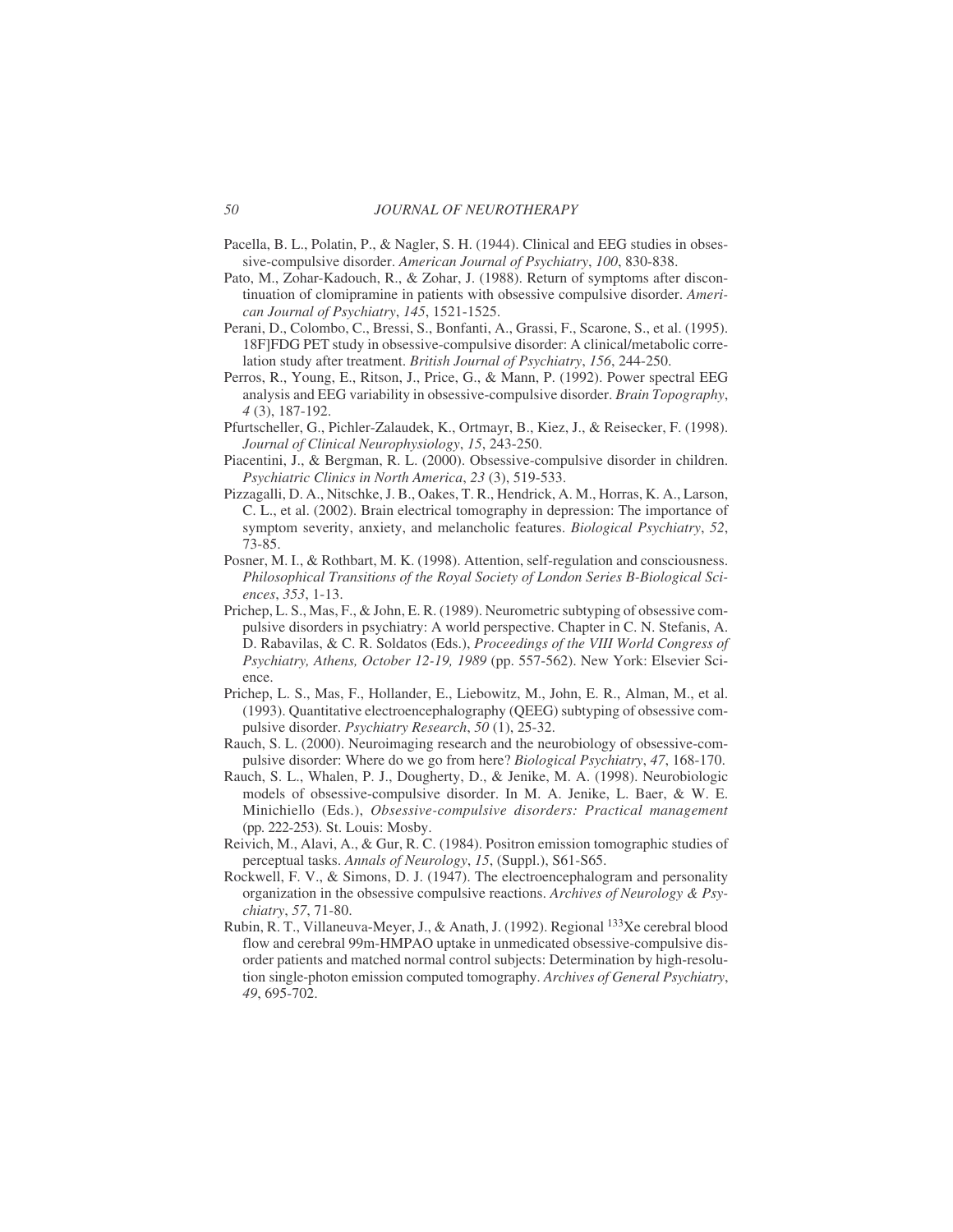- Sawle, G. V., Hymas, N. F., & Lees, A. J. (1991). Obsessive slowness: Functional studies with positron emission tomography. *Brain*, *114*, 2191-2202.
- Saxena, S., Brody, A. L., Schwartz, J. M., & Baxter, L. R. (1998). Neuroimaging and frontal-subcortical circuitry in obsessive-compulsive disorder. *British Journal of Psychiatry* (*Supplement*), *35*, 26-38.
- Schwartz, J. M., Stoessel, P. W., Baxter, L. R., Martin, K. M., & Phelps, M. E. (1996). Systematic changes in cerebral glucose metabolic rate after successful behavior modification treatment of obsessive-compulsive disorder. *Archives of General Psychiatry*, *53*, 109-113.
- Silverman, J. S., & Loychik, S. G. (1990). Brain-mapping abnormalities in a family with three obsessive-compulsive children. *Journal of Neuropsychiatry & Clinical Neurosciences*, *2*, 319-322.
- Simpson, H. B., Tenke, C. E., Towey, J. B., Liebowitz, M. R., & Bruder, G. E. (2000). Symptom provocation alters behavioral ratings and brain electrical activity in obsessive-compulsive disorder: A preliminary study. *Psychiatry Research*, *95*(2), 149-155.
- Stapleton, J. M., Morgan, M. J., Liu, X., Yung, B. C., Phillips, R. L., Wong, D. F., et al. (1997). Cerebral glucose utilization is reduced in second test session. *Journal of Cerebral Blood Flow & Metabolism*, *17*, 704-712.
- Sterman, M. B. (2000). Basic concepts and clinical findings in the treatment of seizure disorders with EEG operant conditioning. *Clinical Electroencephalography*, *31* (1), 45-55.
- Stewart, R. S., Devous, M. D., Rush, A. J., Lane, L., & Bonte, F. J. (1988). Cerebral blood flow changes during sodium-lactate-induced panic attacks. *American Journal of Psychiatry*, *145*, 442-449.
- Swedo, S. E., Pletrini, P., Leonard, H. L., Schapiro, M. G., Rettew, D. C., Goldberger, E. L., et al. (1992). Cerebral glucose metabolism in childhood-onset obsessivecompulsive disorder: Revisualization during pharmacology. *Archives of General Psychiatry*, *49*, 690-694.
- Swedo, S. E., Schapiro, M. G., & Grady, C. L. (1989). Cerebral glucose metabolism in childhood onset obsessive-compulsive disorder. *Archives of General Psychiatry*, *46*, 518-523.
- Szeszko, P. R., Robinson, D., Alvir, J. M., Bilder, R. M., Lencz, T., Ashtari, M., et al. (1999). Orbital frontal and amygdala volume reductions in obsessive-compulsive disorder. *Archives of General Psychiatry*, *56* (10), 913-919.
- Thomson, R. (1982). Side effects and placebo amplification. *British Journal of Psychiatry*, *140*, 64-68.
- Troisi, E., Silvestrini, M., Matteis, M., Monaldo, B. C., Vernieri, F., & Caltagirone, C. (1999). Emotion-related cerebral asymmetry: Hemodynamics measured by functional ultrasound. *Journal of Neurology*, *246*, 1172-1176.
- Ursu, S., van Veen, V., Siegle, G., MacDonald, A., Stenger, A., & Carter, C. (2001, March). Executive control and self-evaluation in obsessive-compulsive disorder: An event-related fMRI study. Poster presented at the Cognitive Neuroscience Society Meeting, New York, Cited in Hajcak & Simons, 2002.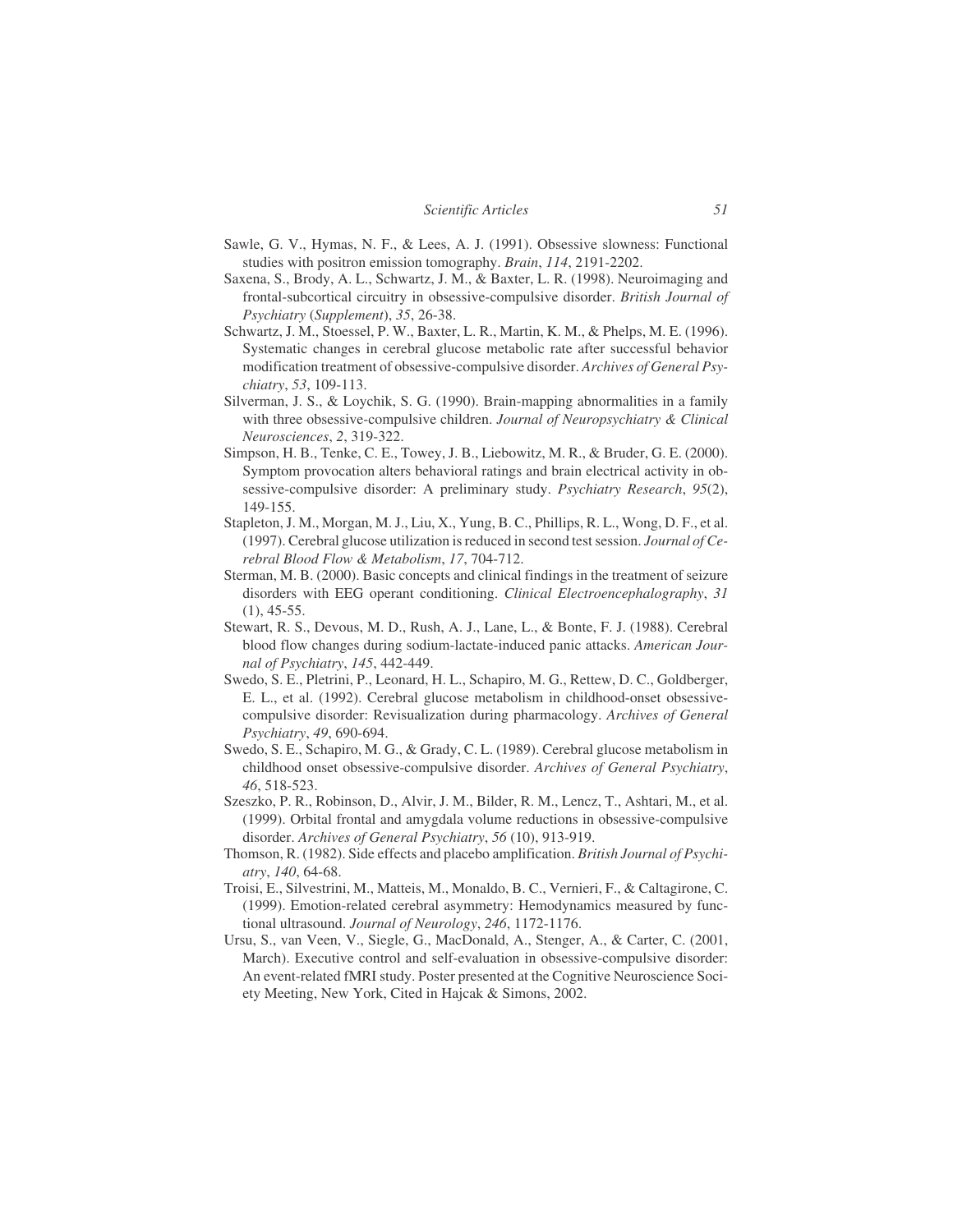Wiedemann, G., Pauli, P., Dengler, W., Lutzenberger, W., Birbaumer, N., & Buckkremer, G. (1999). Frontal brain asymmetry as a biological substrate of emotions in patients with panic disorders. *Archives of General Psychiatry*, *56*, 78-84.

> RECEIVED: 09/11/02 REVISED: 09/20/02 ACCEPTED: 09/25/02

|                                                                                                           |                                                                                                                                                                                                                                            | For FACULTY/PROFESSIONALS with journal subscription<br>recommendation authority for their institutional library<br>If you have read a reprint or photocopy of this article, would you like to<br>make sure that your library also subscribes to this journal? If you have<br>the authority to recommend subscriptions to your library, we will send you<br>a free complete (print edition) sample copy for review with your librarian. |  |
|-----------------------------------------------------------------------------------------------------------|--------------------------------------------------------------------------------------------------------------------------------------------------------------------------------------------------------------------------------------------|----------------------------------------------------------------------------------------------------------------------------------------------------------------------------------------------------------------------------------------------------------------------------------------------------------------------------------------------------------------------------------------------------------------------------------------|--|
|                                                                                                           | and the title of this journal.<br>institutional/agency library name in the text of your e-mail.                                                                                                                                            | 1. Fill out the form below and make sure that you type or write out clearly both the name<br>of the journal and your own name and address. Or send your request via e-mail to<br>docdelivery@haworthpress.com including in the subject line "Sample Copy Request"<br>2. Make sure to include your name and complete postal mailing address as well as your                                                                             |  |
|                                                                                                           | your institution's librarian. There is no charge for an institution/campus-wide electronic subscription<br>concurrent with the archival print edition subscription.]<br>$\Box$ YES! Please send me a complimentary sample of this journal: | [Please note: we cannot mail specific journal samples, such as the issue in which a specific article appears.<br>Sample issues are provided with the hope that you might review a possible subscription/e-subscription with                                                                                                                                                                                                            |  |
|                                                                                                           | (please write complete journal title here-do not leave blank)<br>Institution/Agency Library: Latin and Contract and Contract of the Contract of the Contract of the Contract of                                                            | I will show this journal to our institutional or agency library for a possible subscription.                                                                                                                                                                                                                                                                                                                                           |  |
|                                                                                                           |                                                                                                                                                                                                                                            |                                                                                                                                                                                                                                                                                                                                                                                                                                        |  |
|                                                                                                           |                                                                                                                                                                                                                                            |                                                                                                                                                                                                                                                                                                                                                                                                                                        |  |
|                                                                                                           |                                                                                                                                                                                                                                            |                                                                                                                                                                                                                                                                                                                                                                                                                                        |  |
| Return to: Sample Copy Department, The Haworth Press, Inc.,<br>10 Alice Street, Binghamton, NY 13904-1580 |                                                                                                                                                                                                                                            |                                                                                                                                                                                                                                                                                                                                                                                                                                        |  |